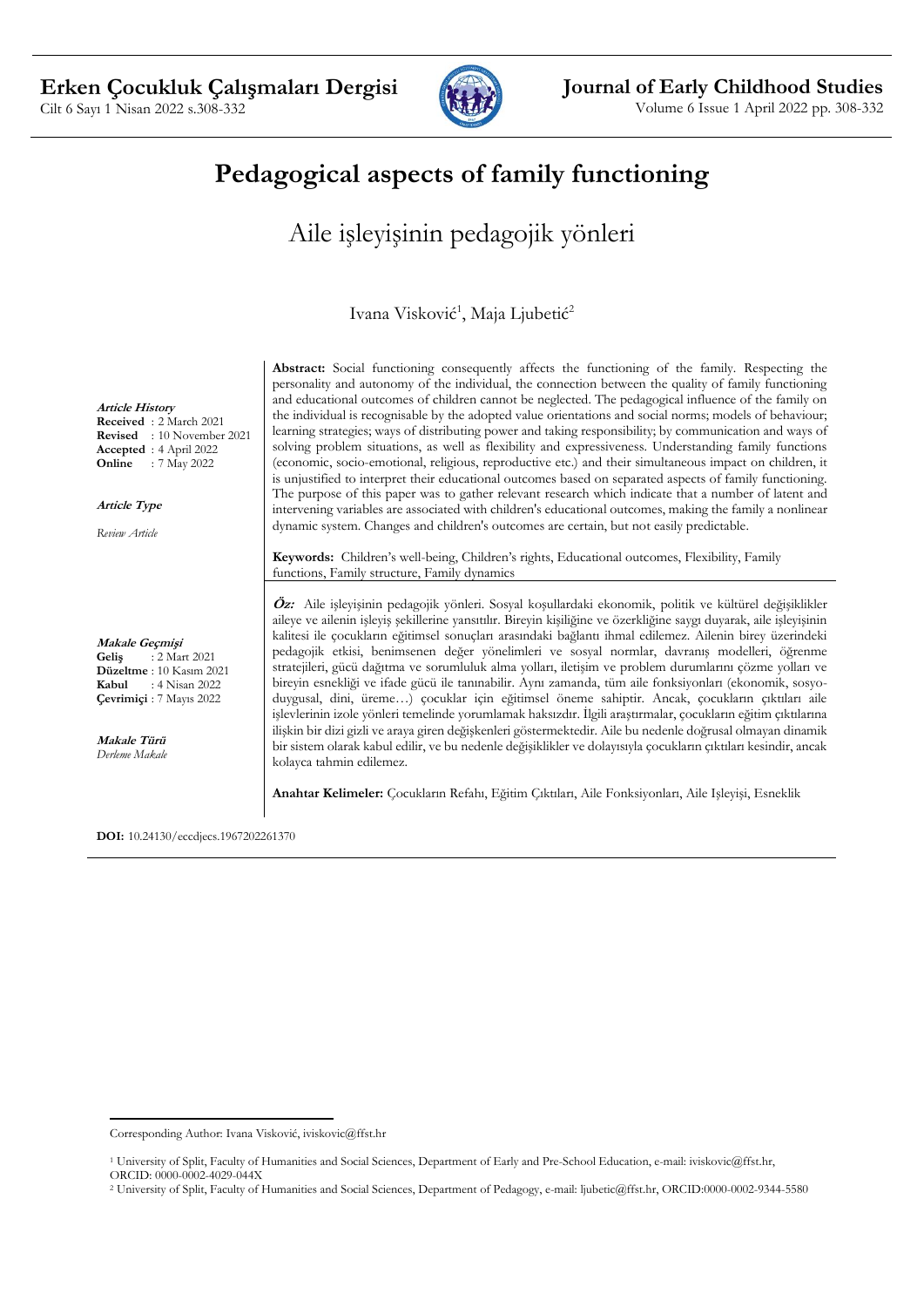# **INTRODUCTION**

The family is undoubtedly one of the longest-lived communities in society. Although in a permanent interactive relationship with the social environment, it is separated from society by specific ideographically oriented socio-emotional relationships of their members - children and parents. The quality of these relationships affects the development of the individual (both child and parent), even in situations where these relationships seem to be absent (single-parent families, children growing up without parents, etc.).

Modern scientific research, as a rule, is not focused on the etiology of the family but on the effects of family functioning as predictors of the current and long-term well-being of children. There is a growing understanding of the connection between the quality of family functioning and cultural, economic and / or ideological social trends. Consequently, the interpretation of the family and the educational aspects of the family are changing.

Around sixty years ago, the family was defined as "an intimate, blood-related social unit" (Encyclopedic Dictionary of Pedagogy, 1963, 710). Social changes reinterpret the definition of the family, so the General Encyclopedia (Yugoslav Lexicographic Institute, 1981) states that the family can also consist of members who are not necessarily related by blood, such as adopted children. Croatian Bureau of Statistics (CBS, 2011), for the purposes of the census, interprets the family through the structure: parents (both or one) and their children. The Social Welfare Act of the Republic of Croatia (NN 157/13, Art. 4, paragraph 3) interprets the family as a community of parents, children and other relatives who "live and work together". Newer scientific definitions of family do not cite blood related ties as a determinant of the family. In Europe, the number of families with children is also decreasing, and in 2019 it was 28.8%, while single-parent families with children were 4% (Eurostat, 2020).

Joint housing of family members, due to different social situations (separation of the family due to business obligations, long-term hospitalisation, or incarceration of an individual family member), is also no longer (the only) acceptable determinant of the family. Moreover, a family member is also considered a "child who does not live in a family and attends institutional education… no later than the age of 29" (Social Welfare Act, NN 157/13, Art. 4, paragraph 3). This interpretation is significant in the analysis of the economic function of the family, especially in the context of recent statistical reports, which state that more and more adult individuals, due to the economic crisis remain living with their parents, e.g., in 2019 men average age 27.1 years and women 25, 2 years (Eurostat, 2020).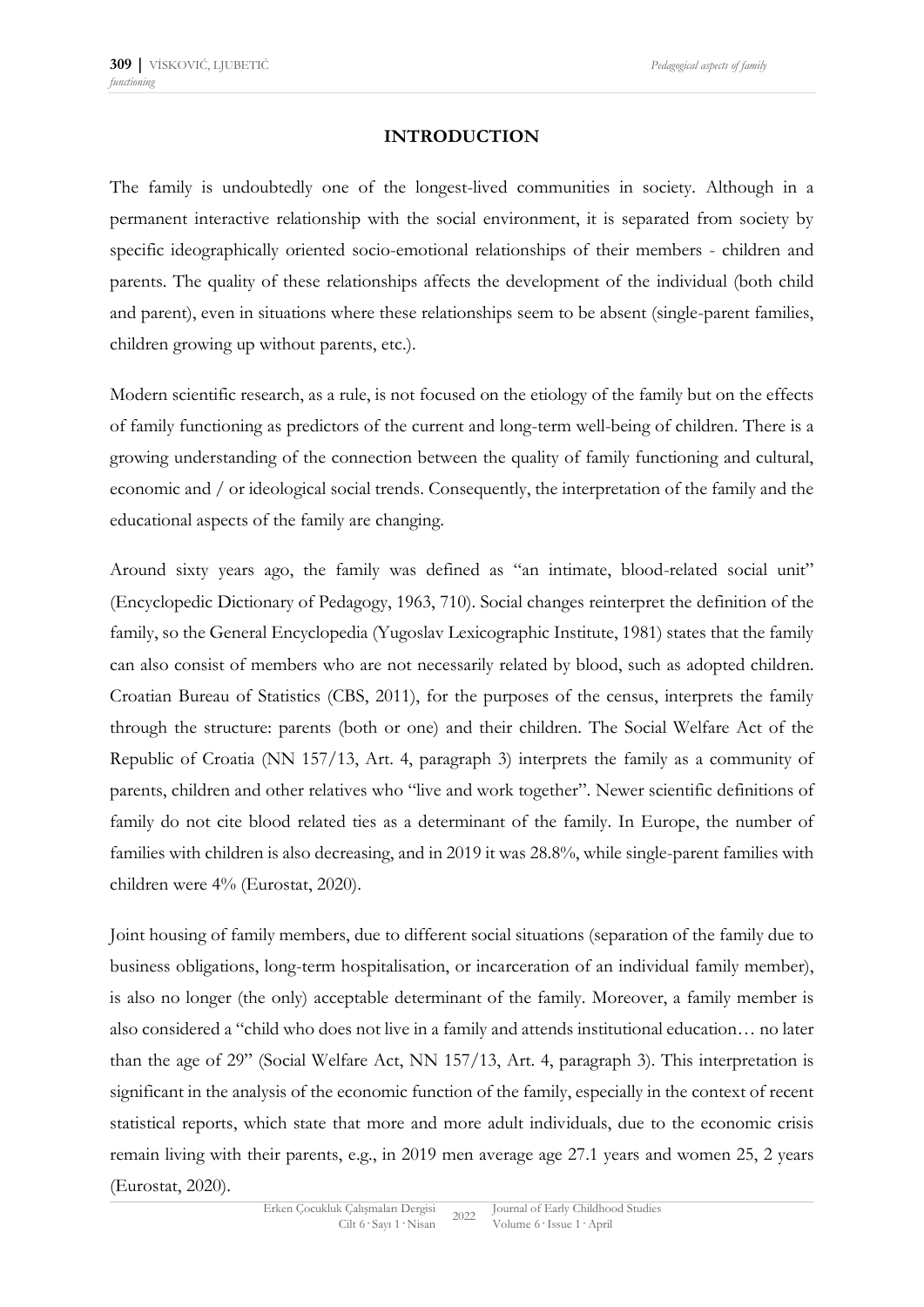Some sociologists believe that "family life is evolving and that the family is gradually changing in order to more effectively meet the needs of society as a whole and each family member individually" (Haralambos & Holborn, 2002, p. 503). Nevertheless, the family structure, the functions and ways of functioning, are justifiably accepted as permanent determinants of the family that have an impact on the conditions of children's development and growing up. The family can thus be interpreted as an ideological and symbolic construct i.e., "a community of parents and their biological and / or adopted children who uniquely perform their family tasks arising from the roles they have in the family" (Ljubetić, 2014, p. 10), where the personality of each member affects the overall functioning of the family (Janković, 2008).

In order to gain the widest possible insight into the understanding of the family and the educational aspects of the family, theoretical scientific sources, legal documents and statistical indicators in the range of about 50 years were analysed. Family functions and family functioning and as predictors of current and long-term outcomes for children were analysed. Relevant scientific sources from the fields of pedagogy, sociology and psychology are included.

# **The concept of modern parenting**

Parenting is one of the fundamental characteristics of a family. It is possible to interpret it as a relationship, a role and as a process (Ljubetić, 2014). It includes the attitudes, emotions, and activities of parents (biological or social) toward children (Smyth & Craig, 2017). Quality parenting implies a systematic focus on promoting the overall development of children, creating optimal growing conditions, appropriate response to children's psychophysical needs, acceptance and respect for children as equal partners in the educational process (Visković, 2018). The outcomes of quality parenting are recognised by Lareau (2011), through the development of the child's strengths. Parents who combine emotional warmth, acceptance and attachment with clarity and consistency in the boundaries of acceptable behaviour, have a positive impact on the development of self-esteem, self-regulation and self-confidence, and the development of pro-social behaviours in these children (Vandell et al., 2010). Parental values, attitudes and relations have manifold pedagogical significance that directly affects children's development and personality formation. At the same time, children adopt values and norms creating personal attitudes and behaviours as one of the outcomes of family functioning (Visković & Škutor, 2019).

In the context of the current pandemic, family functioning is changing, and consequently the way of parental functioning and the quality of parenthood.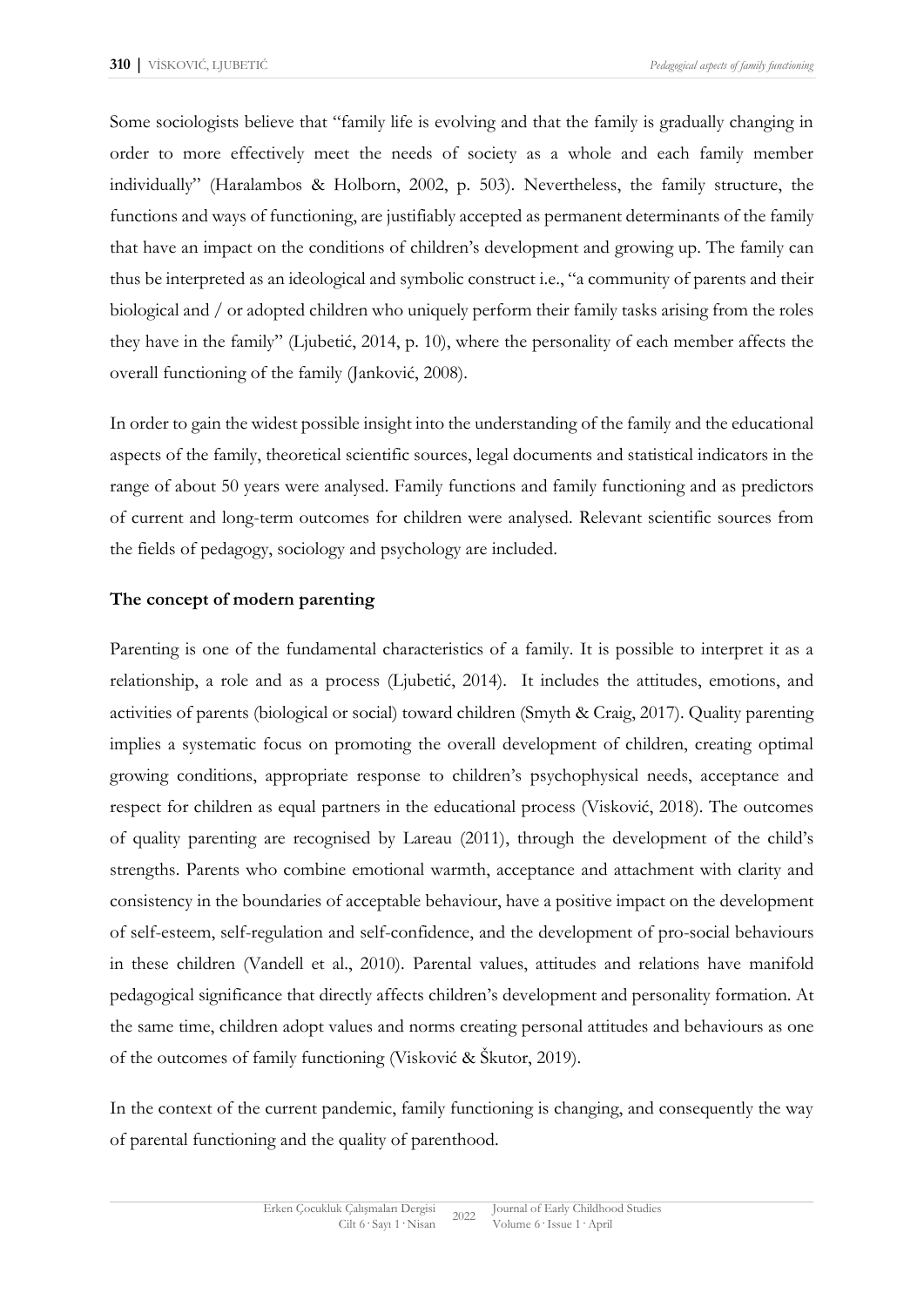Exploring the relationship between risk factors such as economic stressors (e.g., job loss) and social stressors (e.g., virus exposure) on family functioning (e.g., parental mental health, parental involvement, and children's socio-emotional behaviour) and current pandemics, and the degree of environmental support and co-parenting in protecting against the negative effects of stressors on their well-being, researchers have found both positive and negative correlations. Mothers and fathers who reported more economic stressors also noted that their children behaved more prosocially, and fathers had more mental health difficulties during the pandemic. Mothers and fathers who reported more social stressors reported being less engaged with their children and that they showed more behavioural problems compared to the time before the pandemic. Also, mothers and fathers who felt more positive were also found to feel less depressed and less stressed during a pandemic, and their children more prosocial, compared to the time before the pandemic (He et al., 2021). It is clear from this, but also from a series of recent studies (Feinberg et al., 2021; Yang, Wu, Wang & Peng, 2021) that family processes and family resilience or vulnerability are strongly influenced by social events that directly reflect on children's well-being. Parental stress increases due to fear of illness, job loss, and financial insecurity (Manzo & Minello, 2020; Wu & Xu, 2020). Social relationships are limited, and communication is most often virtual (Crook, 2020). Consequently, parental behaviours are changing which Manzo and Minello (2020) interpret as parental guilt for insufficient commitment to children due to other (professional) responsibilities. Although there are still insufficient findings on the family's outcomes due to pandemic, it is reasonable to assume that it will affect the upbringing of children. Therefore, it is justified, among other important aspects to analyse the pedagogical aspects of the family as one of the predictors of children's development and achievement.

#### **FAMILY AS A NONLINEAR DYNAMIC SYSTEM**

Family functioning and outcomes of family functioning for children can be analysed in the context of systems theory (Bronfenbrenner's Ecological Model of the Human Environment, 1994; Johnson Ecological Model of the Micro-system, 2010). Understanding the family as a system focuses on the study of educational aspects of the family as a socio-emotional community and the environment as economic and cultural conditions of childrens' growing up.

With its structure and ways of functioning, the family has all the essential features of the system:

− components - parents and (biological or social) children as subsystems in mutual interaction that conditions constant dynamic changes,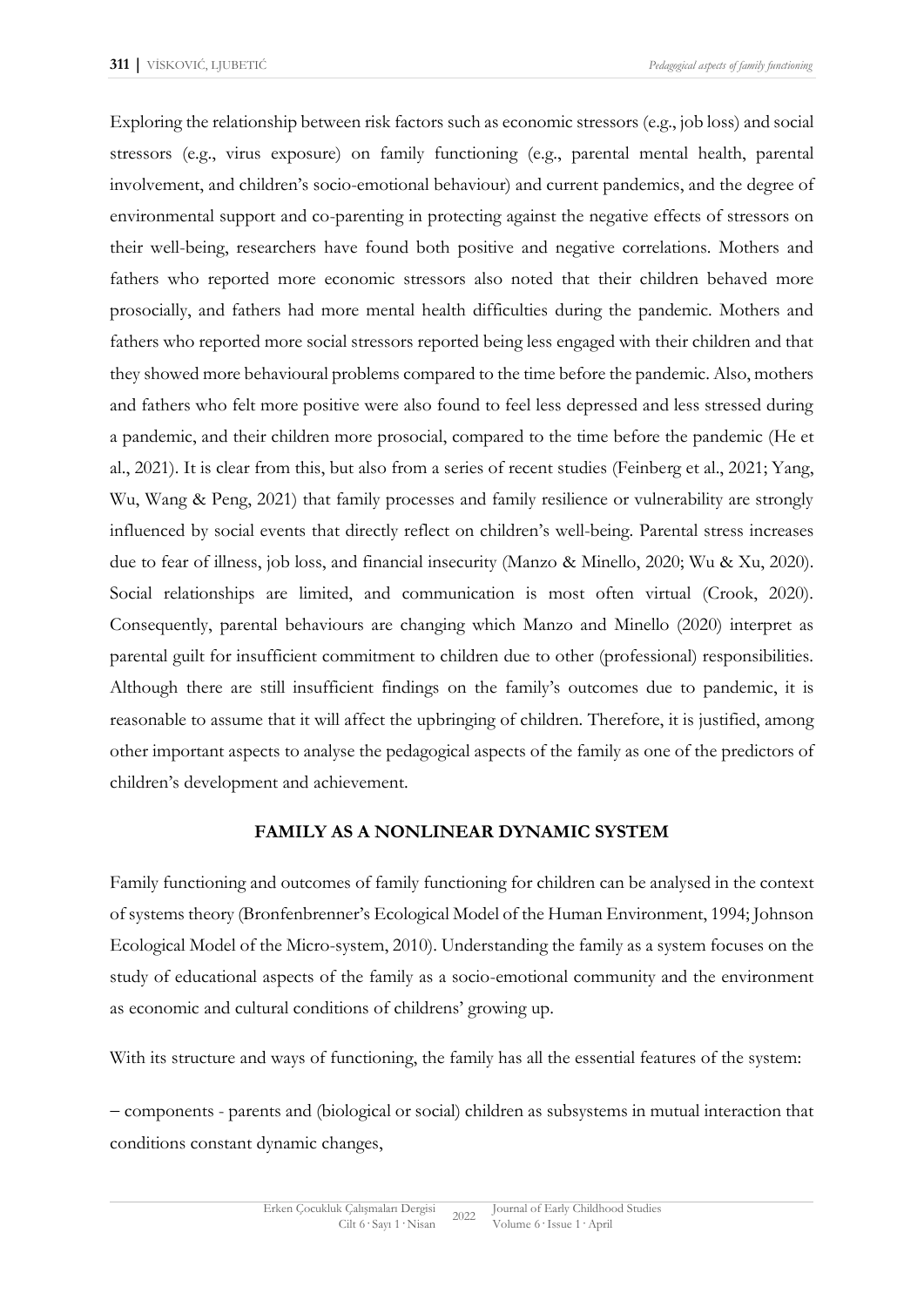− structure - which is not just a "sum" of members but their interactive relationships and connections,

− functions - as a social purpose at the level of the individual and the society in which the individual participates,

− limits in the range of im/permeability and un/flexibility.

The family structure is relatively stable (parents and children), but their relationships are subject to constant dynamic change. The growth and development of children in the family, conditions its dynamic developmental cycles (Visković & Ljubetić, 2019). Interactive relationships of all family members result in a social network of roles and meanings that creates a family (Widmer, 2010). Family relationships do not correspond to the classical model of cause-and-effect relationships and do not assume linear relationships, so certain behaviours will not always result in the same outcomes (Devaney, 2003). By creating conditions for growth and development, the family applies initiating and / or controlling behaviours. Changes are certain, but not predictable. Dynamic family behaviour takes on certain patterns over time with relatively stable periods, but passivity is not a primary feature of family functioning. Seemingly static family relationships most often experience latent processes of distancing among family members, which then lead to entropy and extinction (Olson, 2011). The unpredictability of social relations and the variability of dynamics determine the family as a complex nonlinear dynamic system.

Family relationships are affected by a number of latent, intervening, and dormant variables, so outcomes are often uncertain. The cause of the change in time may be significantly further away from the symptoms. Previous events are most often just triggers of reactions that condition change. For example, a parent's reaction to a particular child's behaviour is most often not conditioned by the immediate event, i.e., the child's current behaviour, but by parental value orientations, style, accepted norms, and / or current psycho-physical status. In a complex system, a phenomenon that is temporally and spatially close to symptoms usually acts as a compelling cause, although often isn't (Devaney, 2003; Halmi, 2012). This is particularly important for understanding family functioning, especially during (potentially) crisis events that may trigger chaotic dynamics or joint social support. For example, in family therapy in the treatment of alcoholism of family members and in the treatment of depression, stabilisation is possible through a broader social network of family support (Miljenović, 2010).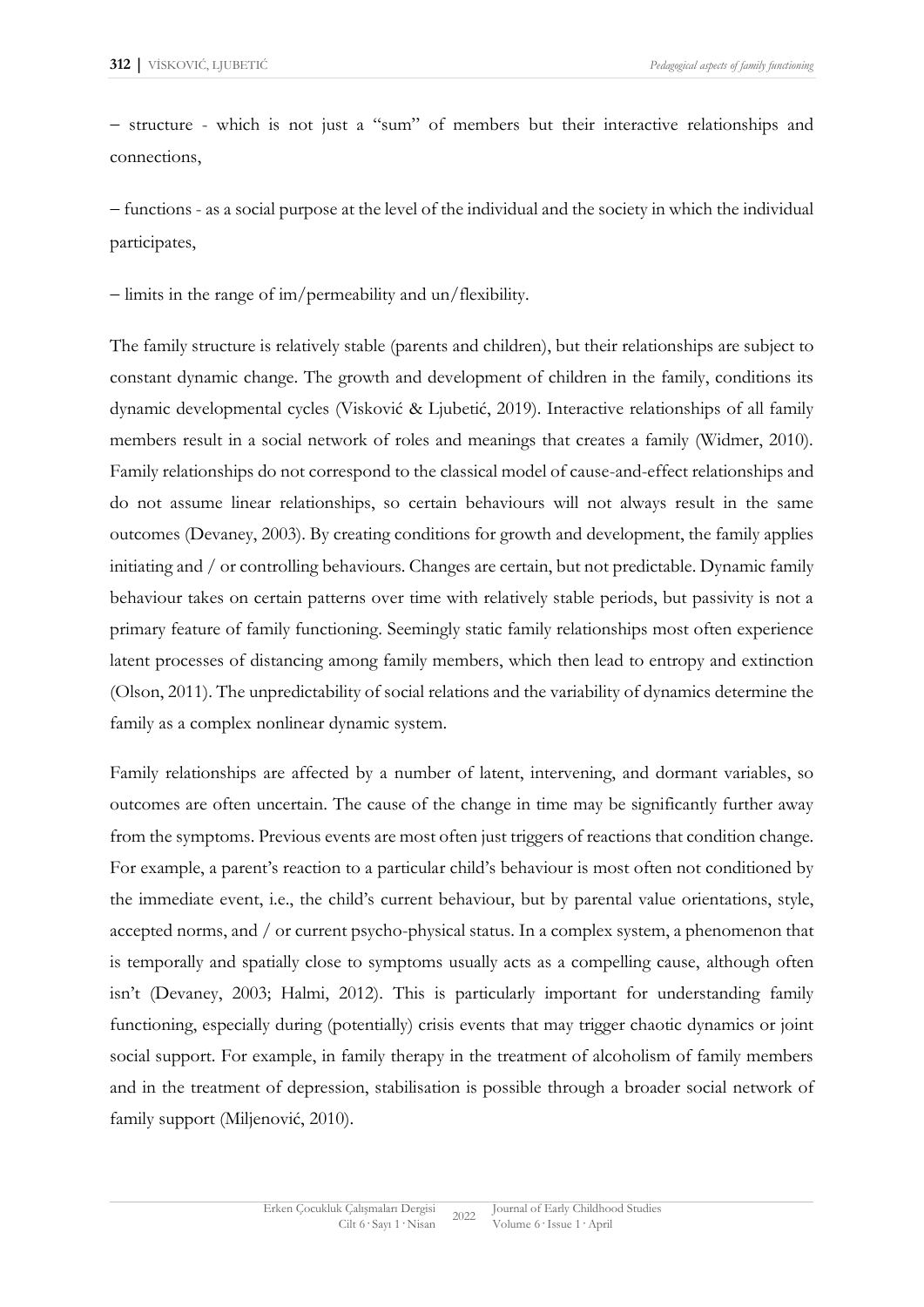This is also recognisable in the context of the current situation due to the Corona-virus pandemic that unquestionably generates parental stress (Abramson, 2020; Wu & Xu, 2020) and reflects on family relationships, although the effects have not been fully investigated. While Cluver et al. (2020) state that crisis situations provide an opportunity to strengthen the connection between children and parents, Abramson (2020) and Keresteš (2020) estimate that the crisis during a pandemic has a negative impact on the quality of these relationships. Various findings point to the importance of family relations before a crisis situation, as well as the need to explore long-term outcomes of the quality of family functioning. Proponents of the theory of determined nonlinear dynamics in the social sciences believe that understanding nonlinear changes is the starting point for mitigating negative effects, and for (preventive and curative) quality action (Halmi, 2012). It is therefore possible to assume that systematic pedagogical action and social support can prevent the development of socially unacceptable situations (addictions, social maladaptation, dropping out of school, underage pregnancies, etc.) and improve the processes of structuring, functioning, and stabilising the family system (Kapetanović, Skoog, Bohlin & Gerdner, 2018; Maglica, 2021).

Unfortunately, practice indicates that, even if they were able to include all possible (known and available) impacts on initial conditions, they would still not be able to fully predict future outcomes (Devaney, 2003; Halmi, 2012). Quantitative research, which seeks to include as many variables as possible as initial conditions and factors of change, can determine only the probability but not absolute causality, nor the certainty and outcomes of change (Cohen, Lauren and Morrison, 2007; Turina, 2009). This attitude suggests a kind of pedagogical pessimism.

In contrast, family strengths are protective factors that can contribute to the quality of family functioning and affirmative outcomes of children. Stable families have a high level of family connection, e.g., secure attachment, trust, closeness, affirmative socio-emotional expressiveness, and time together, constructive and open communication. This contributes to children's sense of security and long-term family well-being (Dalton et al., 2020).

Minor changes in the environment (input variables) are unlikely to significantly disrupt the family functioning of stable families. In structurally unstable and unresilient families without cohesion, even the slightest change can significantly impair their functioning. By not knowing the initial conditions, e.g., latent experience of the individual, mutual expectations, and a certain transmission of parenthood (Belsky, 2008), it is possible to conclude that dramatic changes, seemingly divergent and chaotic are only apparently caused by changes in these conditions (Turina, 2009). Some research shows that during lockdown (as an epidemiological measure) domestic abuse increases (Abramson, 2020), suggesting the need to reconsider parenting evan before crisis situation began.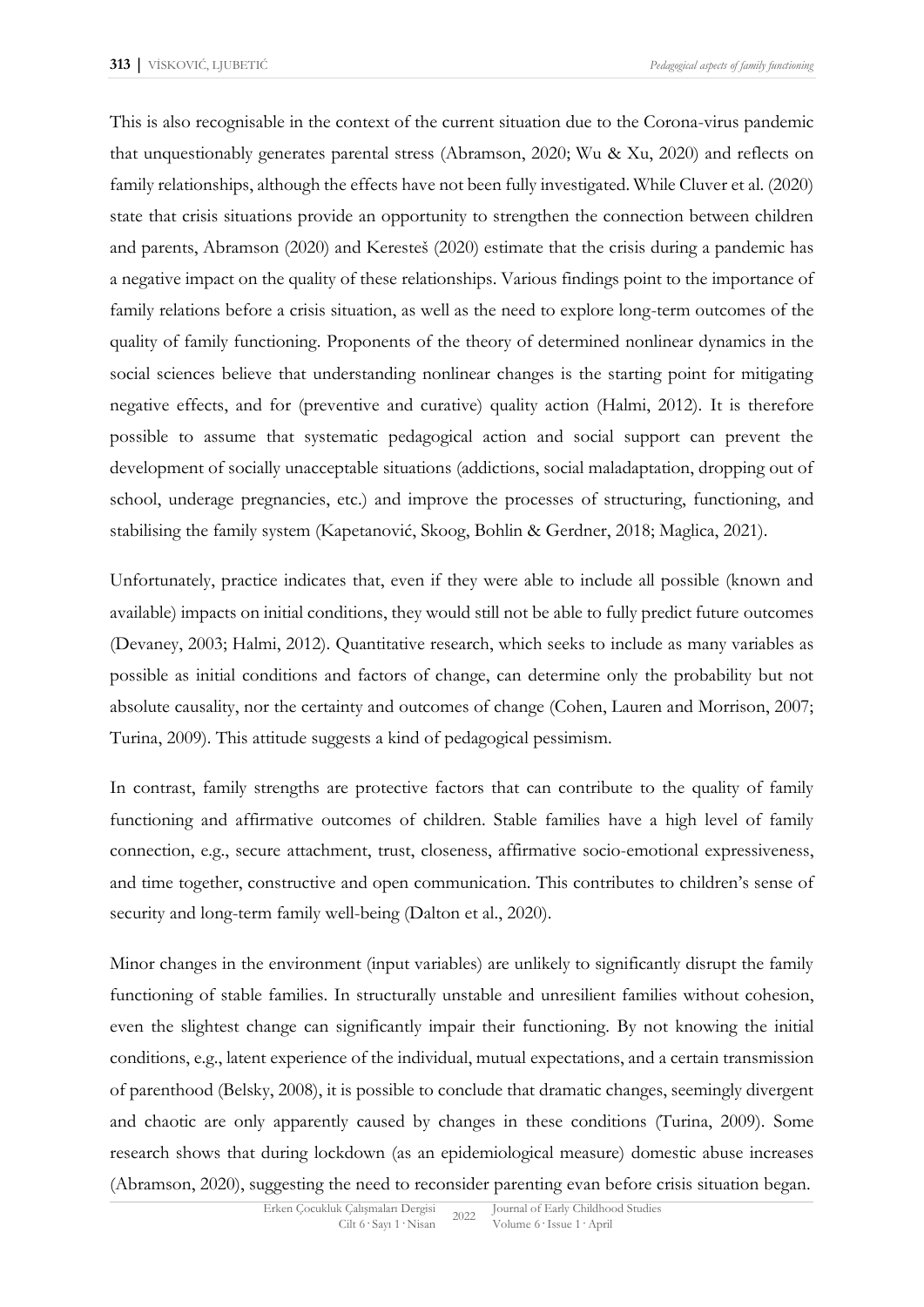Socio-emotional stability of the family, quality relations, caring behaviours, distribution of power and open constructive communication with appropriate economic status, create an affirmative environment for optimal individual development (Belsky et al., 2008; Visković & Ljubetić, 2019). It is therefore justified to investigate the educational function of the family, the educational aspects of each individual family function, and the quality of the entire family functioning as predictors of indivudal achievement, well-being, and development.

# **FAMILY FUNCTIONS**

The functions of the family change in accordance with economic-production relations, public policies and the culture of each community. Their variability does not change the importance of the family as the individual grows and matures. The family retains (modified) functions, even in the case of disturbed structures caused by the absence or death of an individual member.

Based on the first systematic research of family functions, the anthropologist Murdock (1948) defines the biological-reproductive, economic (including care for offspring and cohabitation), and educational function of the family as universal family functions recognisable in all societies. To these functions Davis (1950, according to Nicodemus, 2010) adds the function of social positioning, and Ogburn (1978, according to the 1998 edition) adds youth education, religious socialisation, recreation, protection, and affective function. Ogburn (1998) emphasises that in modern society the family is increasingly becoming an emotional community, because it is founded out of love. Divorce interpreted by Ogburn (1998) is an indicator of affective function. He believes that individuals who divorce and create new families do so primarily for the sake of love and emotional intimacy.

Social changes redefine certain family functions - some are gradually extinguished (e.g., biological, because the need to satisfy sexual urges is no longer a reason to start a family), some are redefined (e.g., economic function and cohabitation), while some are taken over by society (e.g., protection, education, care for the elderly and infirm). Pearson (2008) cites the primary socialisation of children and the stabilisation of the adult personality as important functions that the family retains. He interprets socialisation as an educational function in the context of transmitting culture (values, norms, behaviour), building a stable and adapted personality that is encouraged to express individuality without violating social norms. Giddens (2007) interprets socialisation as a process by which children learn the norms of the society in which they were born, while personality stabilisation refers to the socio-emotional status of adults and the taking of family roles. The outcomes of these processes can also have negative effects, so family problems can spill over into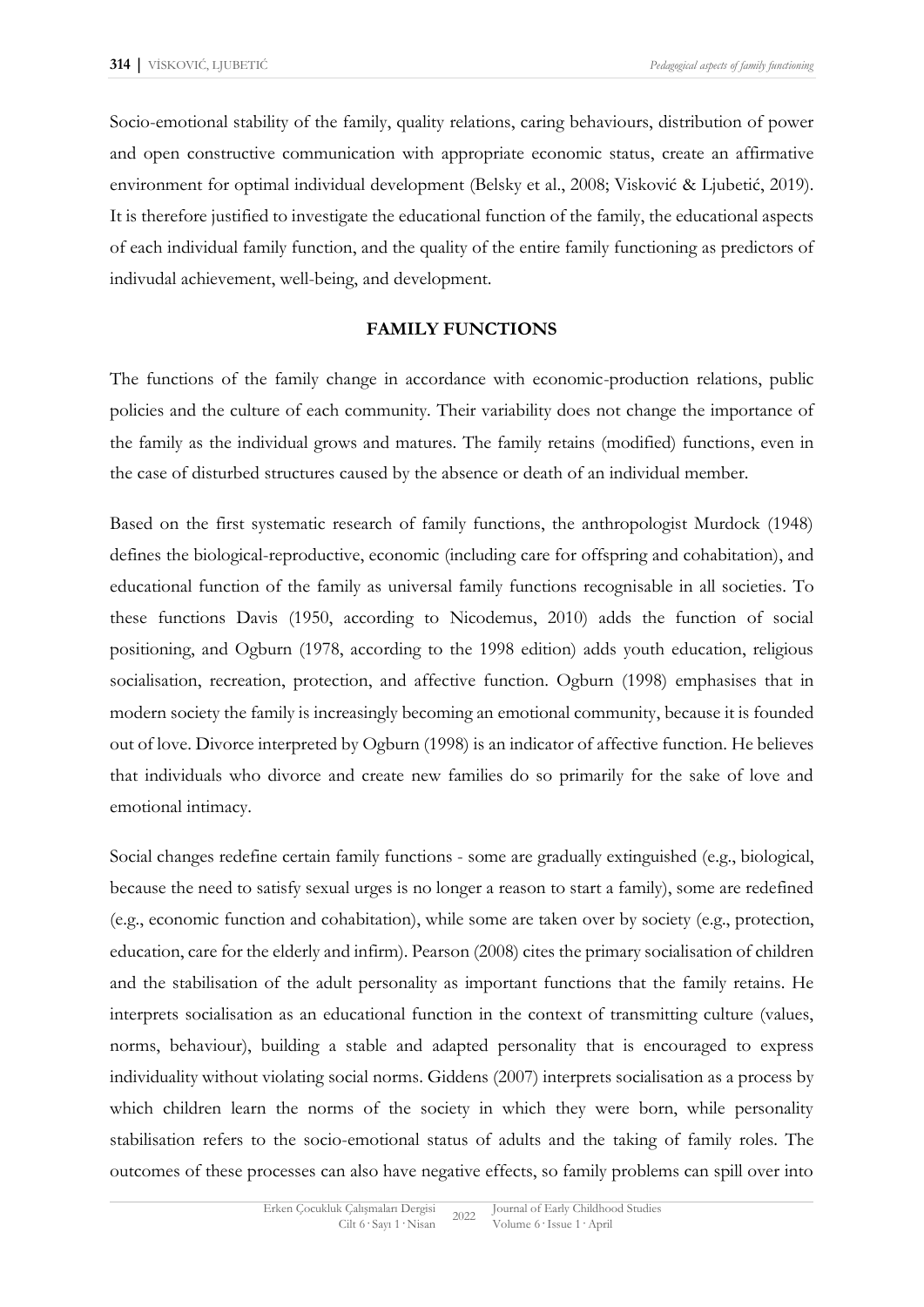society (Giddens, 2007). Minuchin (2008) argues that family functions can be conditionally divided into a protection function and a socialisation function, emphasizing that the family should be the primary refuge and protection from the outside world as a complex psycho-social protection of family members.

Regardless of the differences in the interpretation of individual family functions, it is reasonable to assume that they all have an educational impact on the individual. Aspects of the educational function are related to all other functions in terms of developing individual competencies and transferring the culture of the family community - core values, norms, behaviour, communication, power distribution and problem solving. The influence of the social environment depends on the permeability of the boundaries of the family system, the cohesiveness of family members, and the personality of the individual.

# **Biological-reproductive Function of the Family**

The biological-reproductive function of the family, interpreted as a fundamental family function (Matulić, 2008; Murdock, 1948) may indicate doubts between responsibility and hedonism. Although it has a global social significance (towards offspring and society), it is basically a personal decision of an individual in a partnership. The social significance of the reproductive function of the family should be the reason for social support, especially of population and family state policy.

The regulation of the biological-reproductive function of family members depends on the individual's personality, community culture, tradition, religion, and possibly on public opinion, national consciousness, and state policy. It is determined by subjective (personal choices of individuals) and objective factors (economic status of potential parents, housing conditions, compatibility of parental and professional roles). Lanzieri (2013) links the biological-reproductive function of the family with its economic status and points out that the highest fertility rate is among lower educated women. Consequently, families with more children have a lower economic status. From a religious point of view, this function of the family is an ethical issue because sexual relation does not have to be an expression of love or desire to reproduce, but only the satisfaction of sexuality (Vuletić, 2010). The meaning that adult family members attach to biological-reproductive function and the way they satisfy it can be a model of behaviour for children.

Sexuality as a construct of feelings, instincts, values, attitudes, and behaviours, indicates the importance of family upbringing (Vuletić, 2010). Liberalisation of attitudes towards sexuality with non-acceptance of responsible behaviours is associated with the problem of premature sexual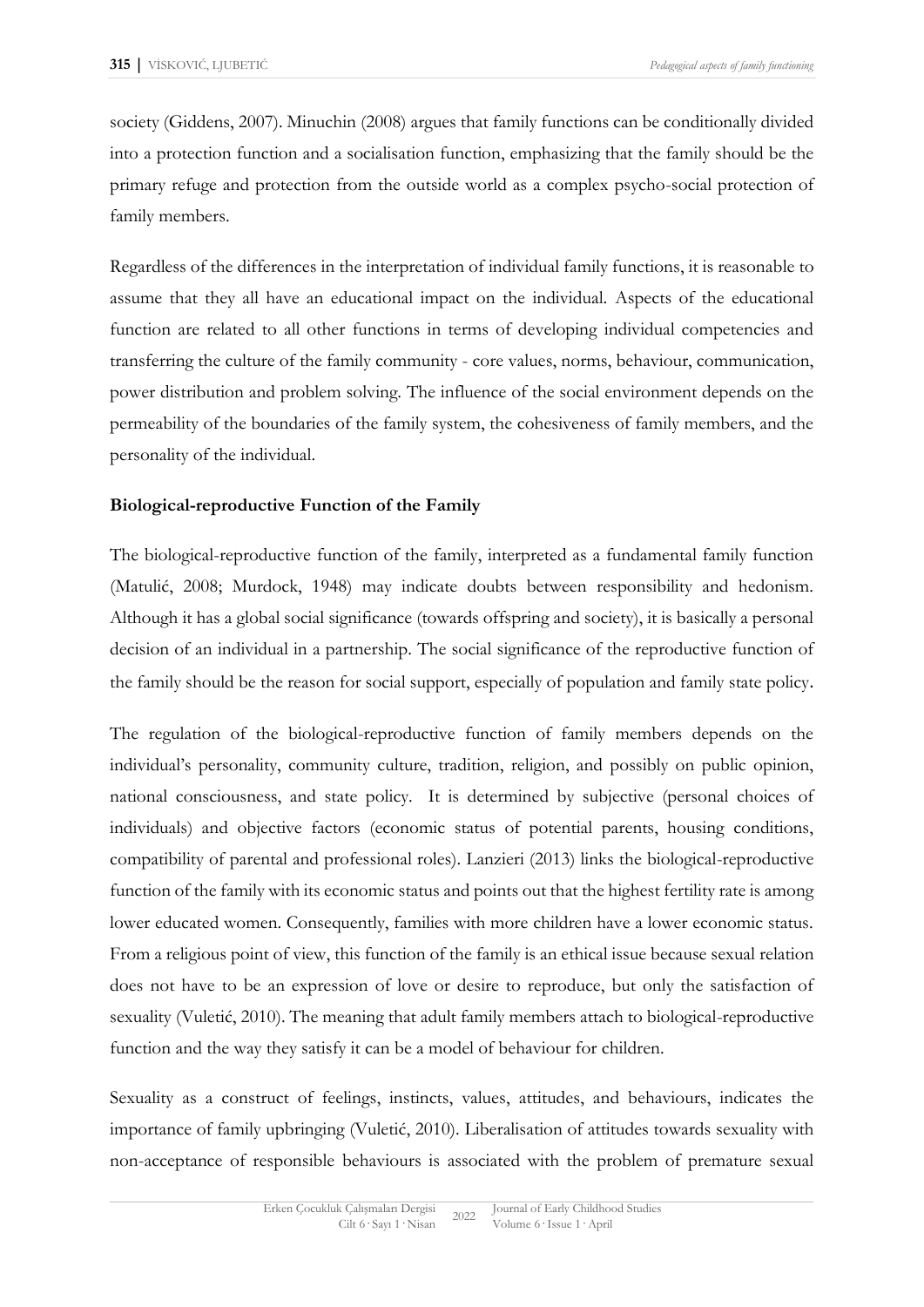intercourse, and consequently with an increased risk of sexually transmitted diseases and / or underage pregnancies (Jurišić & Županić, 2014). All outcomes of irresponsible sexual behaviour are generally poor and eventually leave negative consequences on the psychophysical status of the individual (Dabo, Malatestinić, Janković, Bolf Malović & Kosanović, 2008; Jurišić & Županić, 2014). Matulić (2008) states how early sexual activity has become a today's requirement and a social life criterion which can cause anxiety in individuals with different behaviours.

Parental sexuality is often a pattern of children's behaviour, although it is most often not implicitly discussed. Figes (2013) finds it unacceptable to prefer personal needs and / or parental desires (e.g., extramarital relationships) over family commitments. This author argues that the biologicalreproductive function of the family is closely related to the educational function, the construction and transmission of fundamental value orientations, norms, behaviours, and gender roles.

# **Economic Function of the Family**

Some authors believe that economic function throughout history is the reason for the emergence of the family Wesel (2004), which assumes the provision of the existential needs of all family members (Colney, 2010). Within society, family relations are legally regulated by the obligatory economic care of parents for minor children, and the care of adult children for vulnerable parents.

In the context of modern society, the economic function of the family is manifold related to the educational function in terms of ensuring the conditions of growing up, upbringing and education, and the development of financial literacy of members (Visković, 2018). Financial literacy can be interpreted as a process by which individuals improve their understanding of financial products and concepts to ensure financial well-being (OECD, 2017). Financial literacy raises the level of individual responsibility of individuals in financial decisions, but also the consequences of these decisions (Družić Ljubotina, 2012; Škreblin Kirbiš, Tomić & Vehovec, 2011). Available research data indicate that the population in Croatia is predominantly financially illiterate (Bejaković, 2010), so financial literacy should be one of the educational functions of the family, but also of the formal educational system.

The economic status of the family is reflected in the quality of family life, and consequently the quality of parenthood Ljubetić (2014) and the educational outcomes of the individual (Šućur, 2011). The low socio-economic status of the family is significantly related to the quality of parent-child interaction and the general family environment and poses a significant risk for dysfunctional behaviour of the child (Klarin, Proroković & Šimić Šašić, 2010). In these families, financial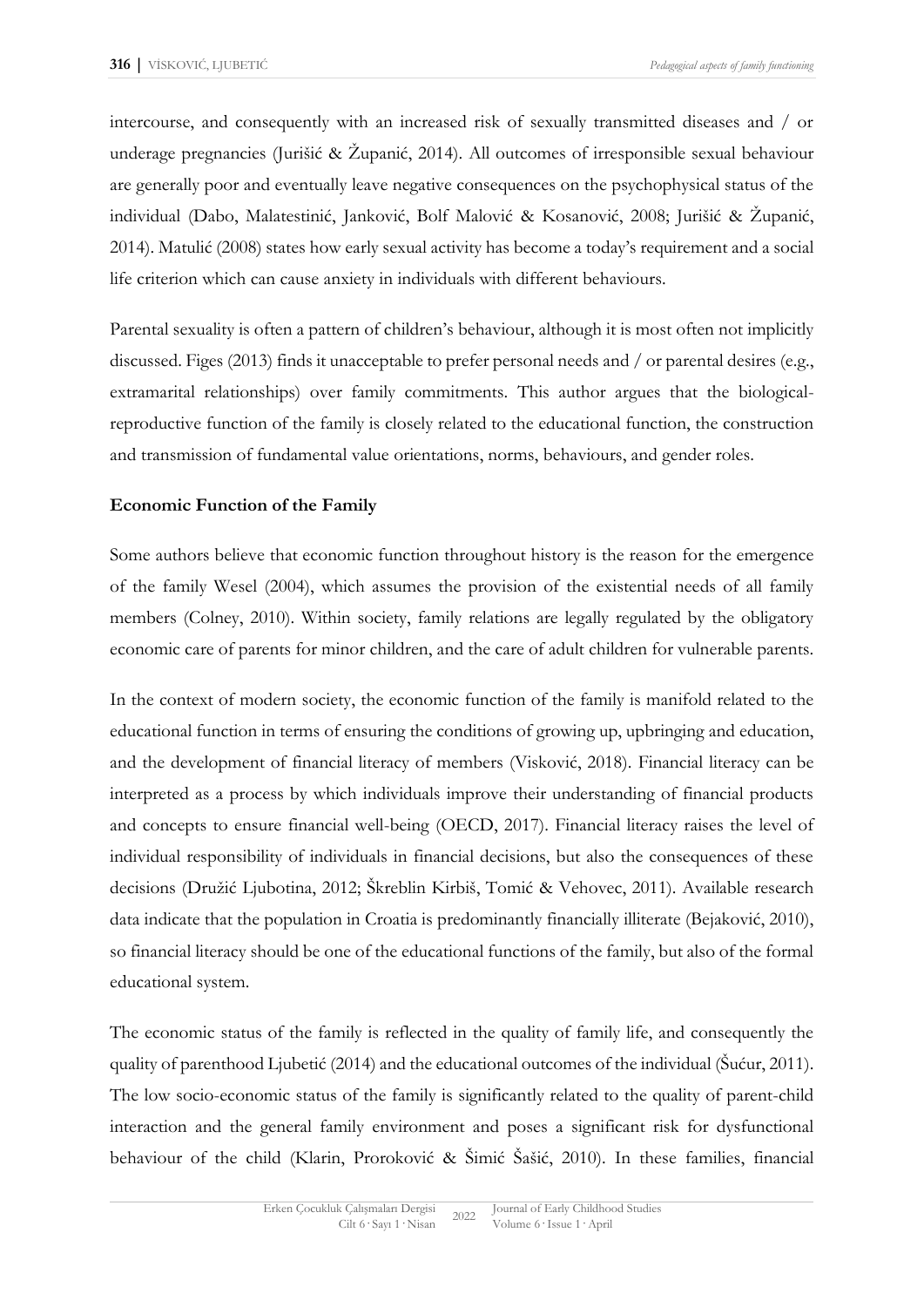insecurity increases the stress that contributes to parental depression, a greater tendency to punish children, and inconsistencies in the implementation of family rules (Ljubetić, 2014). Parents of optimal economic status are more likely to "explain, praise, consciously discipline and talk to their children, while lower-income parents are more likely to criticise their children and more likely to physically punish them" (Ljubetić, 2014, p. 27).

The economic status of the family is also related to the academic achievements of children in terms of the availability of learning resources, but also the attitude towards education (Visković, 2018). Research in Croatia shows that better results in reading literacy are achieved by students from families with better economic, social, and cultural status, who have more access to educational equipment at home (computers, books, dictionaries, quiet learning corner), or from families with more cultural goods (classic literature, poetry collections), as well as knowledge of information technologies (Braš Roth, Markočić Dekanić, Markuš & Gregurović, 2010). The effect of poverty is more pronounced in younger children than in adolescents when the contribution of quality family interaction is a more significant predictor of school success than the socio-economic status of the family (Klarin et al., 2010).

As a possible solution to the economic difficulties of the family, family policies encourage coupleparent families while providing social care for children. For example, by providing financial support, the EU advocates the inclusion of early and preschool children in shift and longer-term (longer than 10 hours per day) programs in educational institutions. At the same time, there are no exact studies that find pedagogical justification for such stays of children in institutions. Although there are several studies like Böddi and Serfőző (2020), Slunjski (2018), and Vujičić (2020) that confirm the value and benefits of involving preschool children in early and preschool education (ECE) institutions, D 'Addato (2010) emphasizes that ECE setting as a form of social childcare should not be a "parking space for the children of working parents". The well-being of children is ensured by a quality ratio of family and institutional education and care, visible as the outcome of epidemiological measure due to current pandemic. Parents (due to professional obligations and increased stress) are not able to adequately respond to the educational needs of children (Sangster Jokić, 2020).

# **The Religious Function of the Family and Spirituality**

Religiosity can be a predictor of moral attitudes and political, social, and broader value orientations (Visković & Škutor, 2019). The development of religiosity depends on the environment, which indicates the importance of the culture of the community in which the individual grows up (Črpić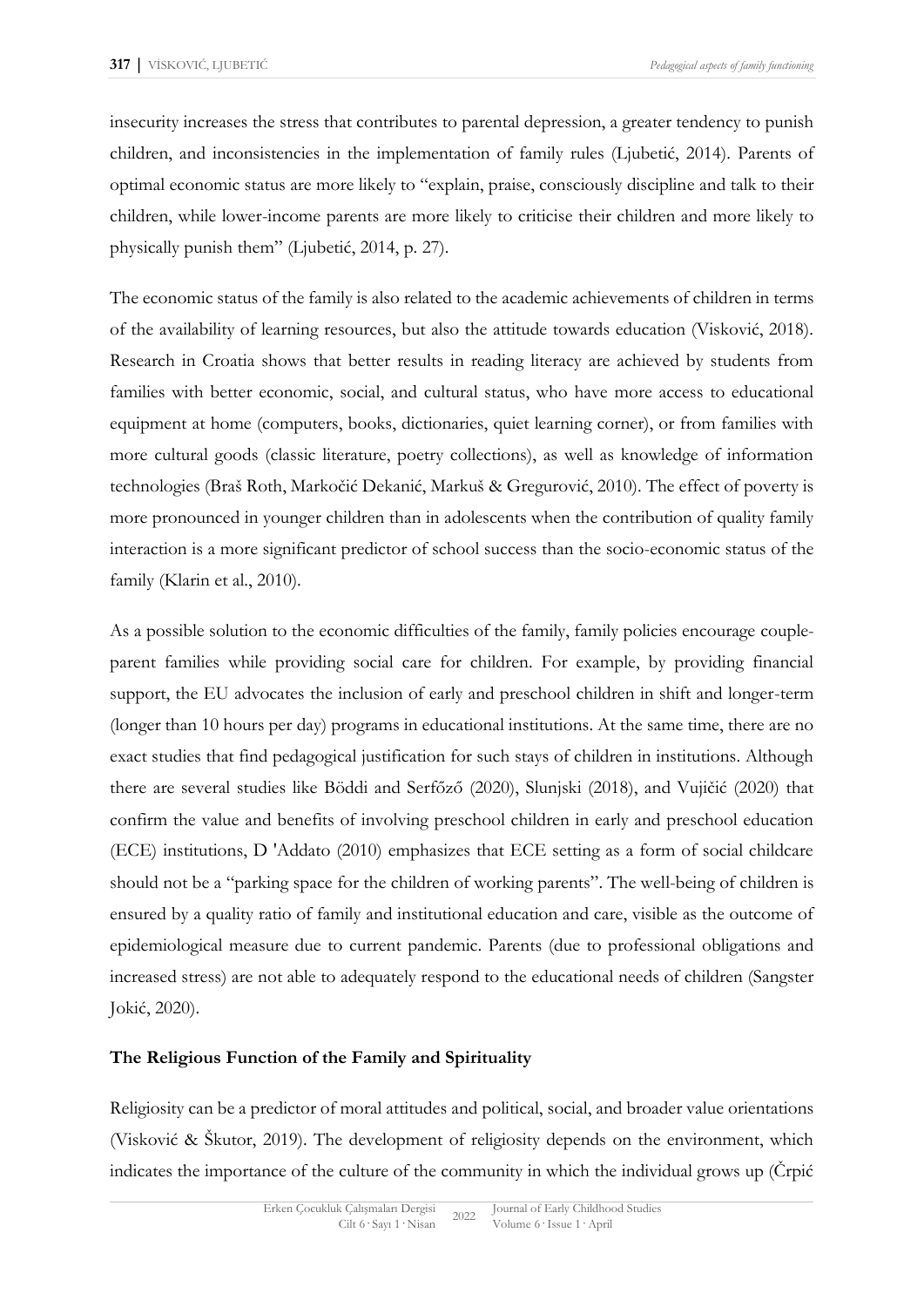& Zrinščak, 2010; Matulić, 2008; Sekulić & Šporer, 2006). It is related to the values and attitudes of the individual. Values and attitudes towards adolescence are built in the family, while later the personality and previous experience of the individual have a greater influence (Visković & Škutor, 2019). Unlike religiosity, as a belief and acceptance of dogmas spirituality can be interpreted as a search for the meaning and value of life (Jakovljević & Begić, 2013). In a family context, both spirituality and religiosity can help overcome crisis situations and be powerful family resources (Walsh, 2011). They can be motivators and regulators of individual behavior, which is not always affirmative and can generate discriminatory attitudes (Leutar & Leutar, 2010). Some research that is not value-neutral indicates that families of pronounced religiosity have a more stable family structure, more children in the family, clearer family norms and more rigid value systems (Matulić, 2008; Vuletić, 2010).

# **Socio-emotional Function of the Family**

Socio-emotional function is one of the fundamental functions of the modern family. Widmer (2010) interprets the family as a network of interpersonal, primarily emotional relationships. Juul (2009) explains that in the family, everyone is connected by a constant interactive relationship, so everything that happens to an individual member affects all members. He believes that the quality of this interaction determines the progress of children and adults and how they will develop individual potentials, but also joint strengths (Bzostek & Berger, 2017; Morris, Silk, Steinberg, Myers & Robinson, 2007).

Due to the exceptional sensitivity of the child, especially in early childhood and his dependence on the parent, parental actions and parenting style have a strong influence on the child's personality and socio-emotional competencies (Riley, 2007; Visković & Ljubetić, 2019). Guiding, encouraging, and guiding the child in the adoption of socially acceptable behaviour and expression of emotions or regulation of the child's behaviour (according to self-regulation) is one of the fundamental parental responsibilities (Jurčević-Lozančić, 2016). Children experience and transmit all those emotional reactions and patterns of behaviour that they experience from others, primarily their parents (Brajša Žganec & Slunjski, 2007). Children with a richer, more complete, and more emotionally secure conception of the family environment have more success in social relationships with other children (Riley, 2007). In contrast, children who constantly require extra attention have parents who often express negative feelings and inappropriate parenting procedures (Ljubetić, 2014). At the same time, parents are also a model of behaviour. The child interprets interactions between parents and those in relation to themselves, and "based on the interpretation of personal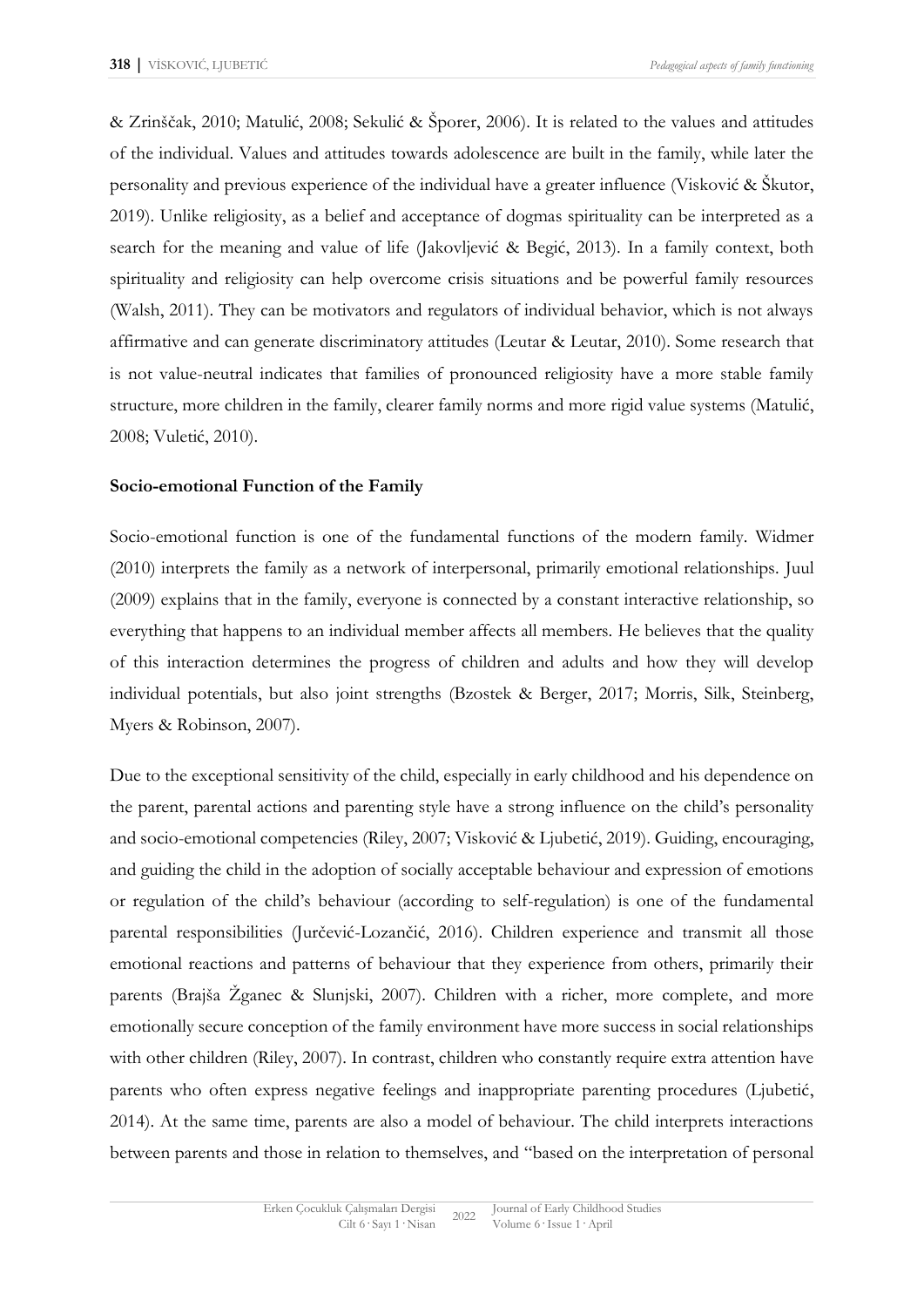experience, shapes positive or negative, affective and behavioural reactions" (Jurčević-Lozančić, 2016).

The findings of some studies like Brajša-Žganec and Slunjski (2007), Covey (2008), Loka (2012) and Riley (2007) indicate that children in optimal growing up conditions can develop appropriate socio-emotional competencies. The fact that not all parents are aimed at promoting pro-social behaviours and encouraging the building of secure attachment with children, Belsky (2008) explains the developmental history of parents and their psychological profile, as well as the characteristics of children.

Educational aspects of the socio-emotional function of the family are recognised as:

- emotional attachment of family members which contributes to the safety and emotional stability of children and the development of self-esteem and self-confidence,

- emotional expressiveness that contributes to family relationships and the development of children's socio-emotional competencies,

- contribution to the adaptive potential of the child.

The ways in which children experience and express love and affection are a crucial factor while growing up (Rijavec, Miljković & Brdar, 2008). Children who have experienced love and respect in the family have an affirmative self-perception (Juul, 2009). In contrast, children who are exposed to strong negative emotions and poor parental behaviours withdraw into themselves or have aggressive behaviours. Brajša Žganec and Slunjski (2007) warn that children exposed to punishment (physical or verbal) early on show more situational inappropriate, intense and rigid emotions, so they transmit anger, sadness, fear and shame outside the family. Consequently, they have difficulty establishing emotionally close relationships, poor social adjustment, and self-control (Jakobs & Crowley, 2007). Socio-emotional connection and adaptability of family members, following many years of research, are cited by some authors (Olson, 2011; Walsh, 2011) as a significant indicator of the quality of family functioning.

# **Family Leisure Time**

One of the family pedagogical functions is to design and spend their leisure time in developing mutual trust and closeness, quality communication and empowerment, distribution of power and learning to solve (potentially) problem situations (Walsh, 2011). Quality leisure time for family members contributes to greater satisfaction with family life and a higher level of family connection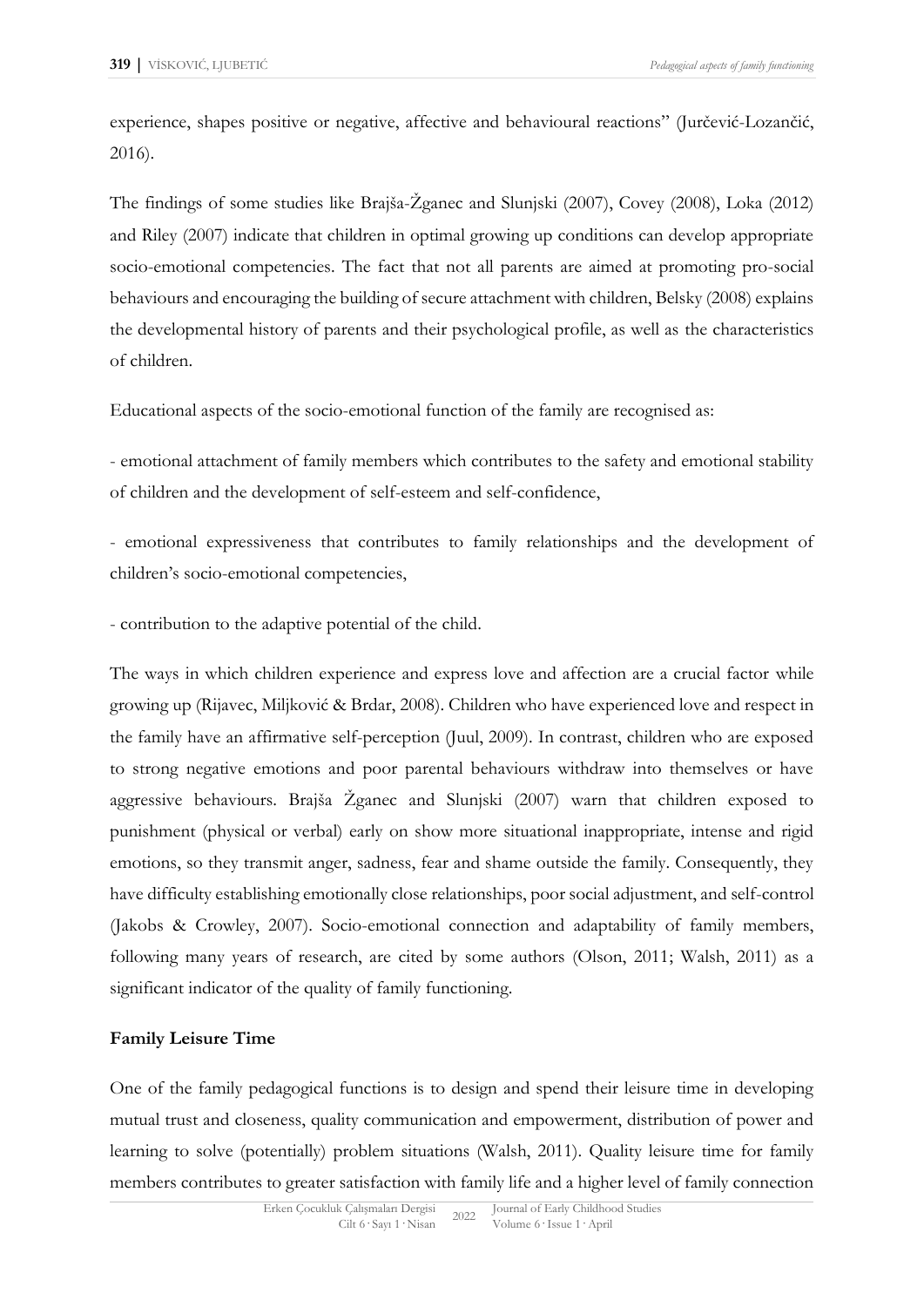and adaptability (Agate, Zabrisike, Agate & Poff, 2009; Berc & Blažeka Kokorić, 2013). Widmer (2010) states that quality leisure time of family members encourages open mutual communication and cooperation between family members, which reduces the possibility of maintaining permanent conflicts. Quality family leisure time has positive effects on partnerships and reduces the risk of divorce (Berc & Blažeka Kokorić, 2013). For families that nurture family rituals, better adaptation skills and family stability have been found in daily activities (Fiese, Foley & Spagnola, 2006; Olson, 2011; Walsh, 2011).

The "free time" that parents spend with their children is an extremely important aspect of parenting. The participation of parents and extended family during children's free time, especially in joint play, can significantly affect the healthy development of children, such as: the adoption of a healthy lifestyle; adoption of positive life values; contribution to the development of various social skills, and the strengthening of emotional intelligence. At the same time, the involvement of fathers and mothers in play and active involvement of children significantly contributes to a lower incidence of behavioural disorders (Fiese et al., 2006). The joint leisure time of family members varies according to the age of the children, so families with younger children spend more time together in play and various outdoor activities. As children grow older, joint family activities become less frequent and different in content (Buswell, Zabriskie, Lundberg & Hawkins, 2012).

Some research indicates that lockdown (as an epidemiological measure) has enabled more frequent and better family leisure time (Cameron & Moss, 2020). At the same time, other research links the situation during a pandemic to lower quality leisure time (Sangster Jokić, 2020). The lack of quality time together during a pandemic can be linked to increased parental and, consequently, family stress (Manzo & Minello, 2020; Wu & Xu, 2020).

## **Educational function of the Family**

For most children, the family is the first and possibly the most important educational instance, and family upbringing is an authentic and unique experience for each individual (Buswell et al., 2012; Jurčević Lozančić, 2016). Paraphrasing Watzlawick's rules of communication, it is possible to conclude that family members, who are aware of each other, always interact with each other, without assessing the quality of that action. The apparent absence of the influence of interactional relationships in the family has an equal, if not stronger influence. The educational role of the family, in this sense, can hardly be replaced by any other community or educational institution (Zloković, 2012).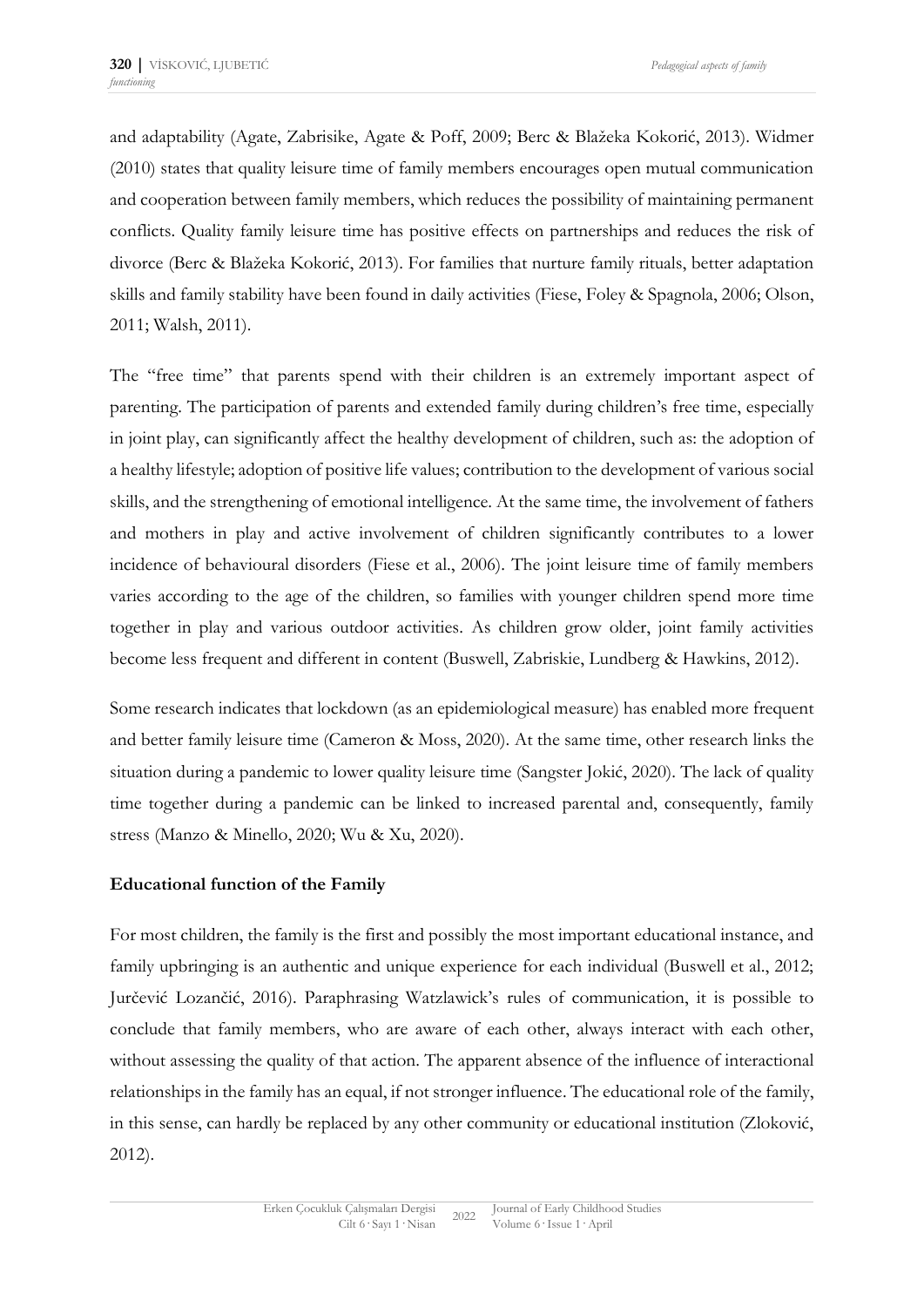The family can change, and family functions can be (partially) taken over by society, but the family still retains sufficient continuity of the educational function (Minuchin, 2008). The belief that modern families have a quality pedagogical influence and that many parents show resilience, flexibility and pedagogical competence shows pedagogical optimism.

In addition to directly influencing the development of an individual's personality, the educational function of the family unites all other family functions. The ambiguity of the educational function of the family is recognisable through the influences on the development of the individual, and the creation of conditions for that development. All family functions can be interpreted, in the broadest context, as the creation of a socio-emotional and spatial-material environment for the optimal of the child's development, and the totality of the influence of family members in their joint environment. At the same time, all family functions have an educational function in building a socio-emotionally and professionally competent individual, economically and financially literate, capable of responsible social behaviour (Hercz, Pozsonyi & Takács, 2019; Visković, 2018).

# **Children's Rights and Well-being within Family Functioning**

Every child has the right to grow up in a quality family (Convention on the Rights of the Child, 1989), so it is reasonable to expect from the family:

- ensuring an optimal socio-emotional atmosphere in which the child can develop appropriate socio-emotional competencies and experience support, which is a predictor of the development of self-confidence and self-esteem.

- encouraging the development of personality and children's independence appropriate to the age and potential of children.

- emotional connection of family members and providing conditions for meeting the psychological needs of the individual (for belonging and love, emotional support and security, self-realisation),

- ensure (appropriate) financial conditions for growing up and develope the financial competencies of the individual.

- well-designed leisure time, but also encouraging the development of children's competencies in joint time management.

- transfer of affirmative life values, orientations and socially acceptable norms within the authentic culture of the community.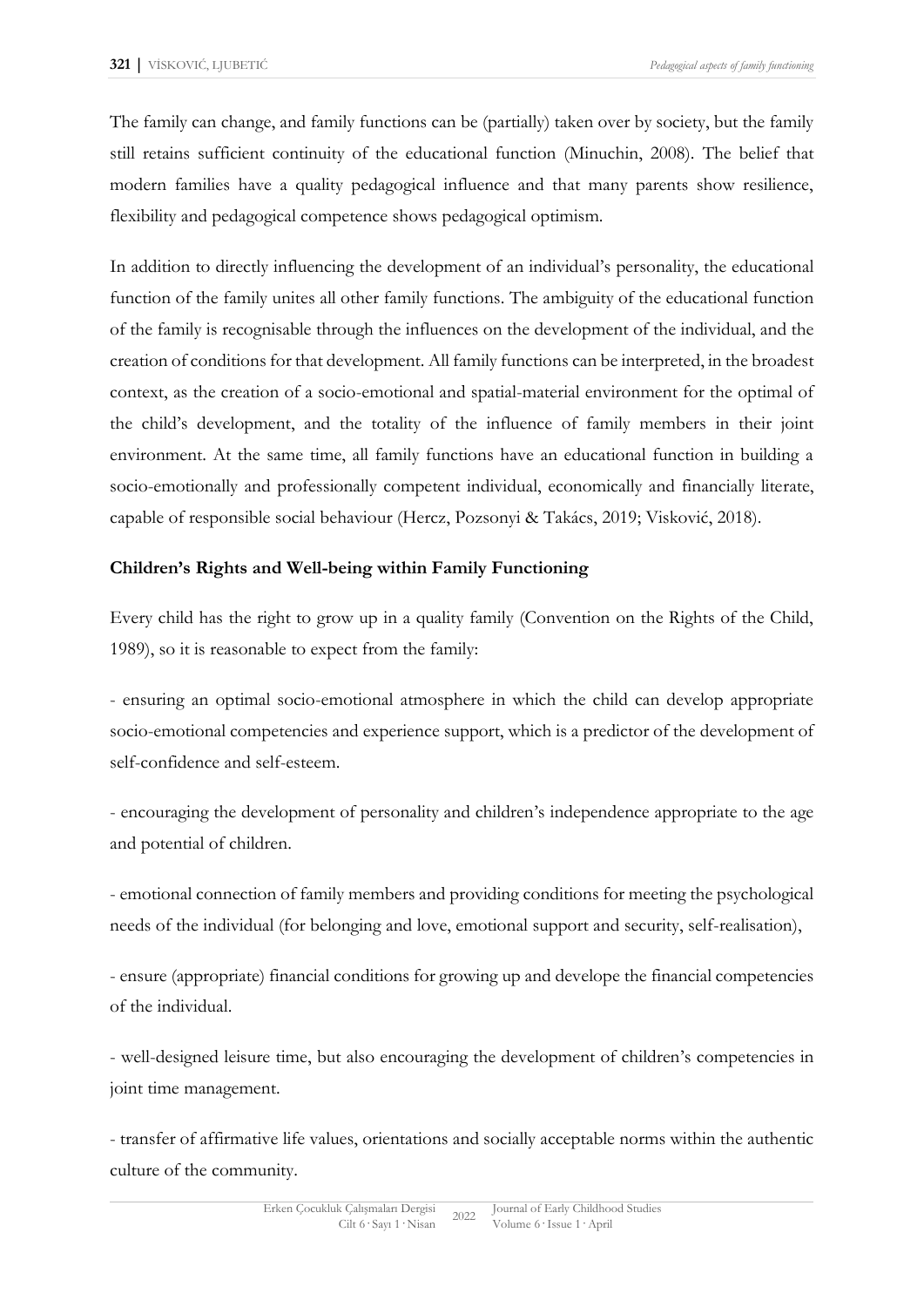- ethics development.

- development of gender roles, attitudes towards gender roles and responsible sexual behaviour,
- development of responsible behaviour towards oneself, others, and the world around,
- effective resolution of problem situations and coping with stress,
- development of lifelong learning and education competencies.

Predictors of the realisation of the educational function of the family are primarily quality family functioning and parenting that respects the child as an active participant in personal education. This includes caring, affirmative and constructive relationships with clear emotional expression; two-way and open communication; distribution of power and joint solution of problem situations; flexible organisation (time and activities). Parents should practice an unobtrusive pattern of behaviour that is determined by agreed boundaries. Control and discipline as assumed dimensions of parenting style, as opposed to permissive disinterest, are not acceptable patterns. Skinner, Johnson, and Snyder (2005) emphasize the need to adapt parenting style to a child's personality. The child's personality thus becomes, along with emotional expressiveness and social determinism, the third dimension of parenting. Preferred dimensions of parenting that are appropriate for the child are accessibility and engagement without intrusiveness and coercion. In addition to appropriate models of behaviour, opportunities for personal experiential learning and affirmative experience, in addition to the basic and specific competencies of the individual within appropriate models of behaviour, there are opportunities for personal experiential and affirmative experience as expected educational outcomes. Those with desirable educational outcomes can be accepted as specific competent individuals with appropriate personal potentials, imaginative and self-aware, confident, and dynamic who possess a passion for learning and life (Ljubetić, 2014).

Low levels of parental involvement are a risk factor for socially unacceptable behaviour, socioemotional difficulties, and school failure (Buswell et al., 2012). The absence of restrictive and aggressive psychological control of parents with a high level of acceptance, especially in adolescence, contributes to a better relationship between children and parents and better academic and other achievements (Rohner, 2010; Zygmunt-Fillwalk, 2011).

The educational function of the family is realised through the interactive relationship of all family members. The foundation of the relationship is partnership and equal dignity (Juul, 2009; Ljubetić, 2014) which requires socially and emotionally competent parents. Considering the broader context,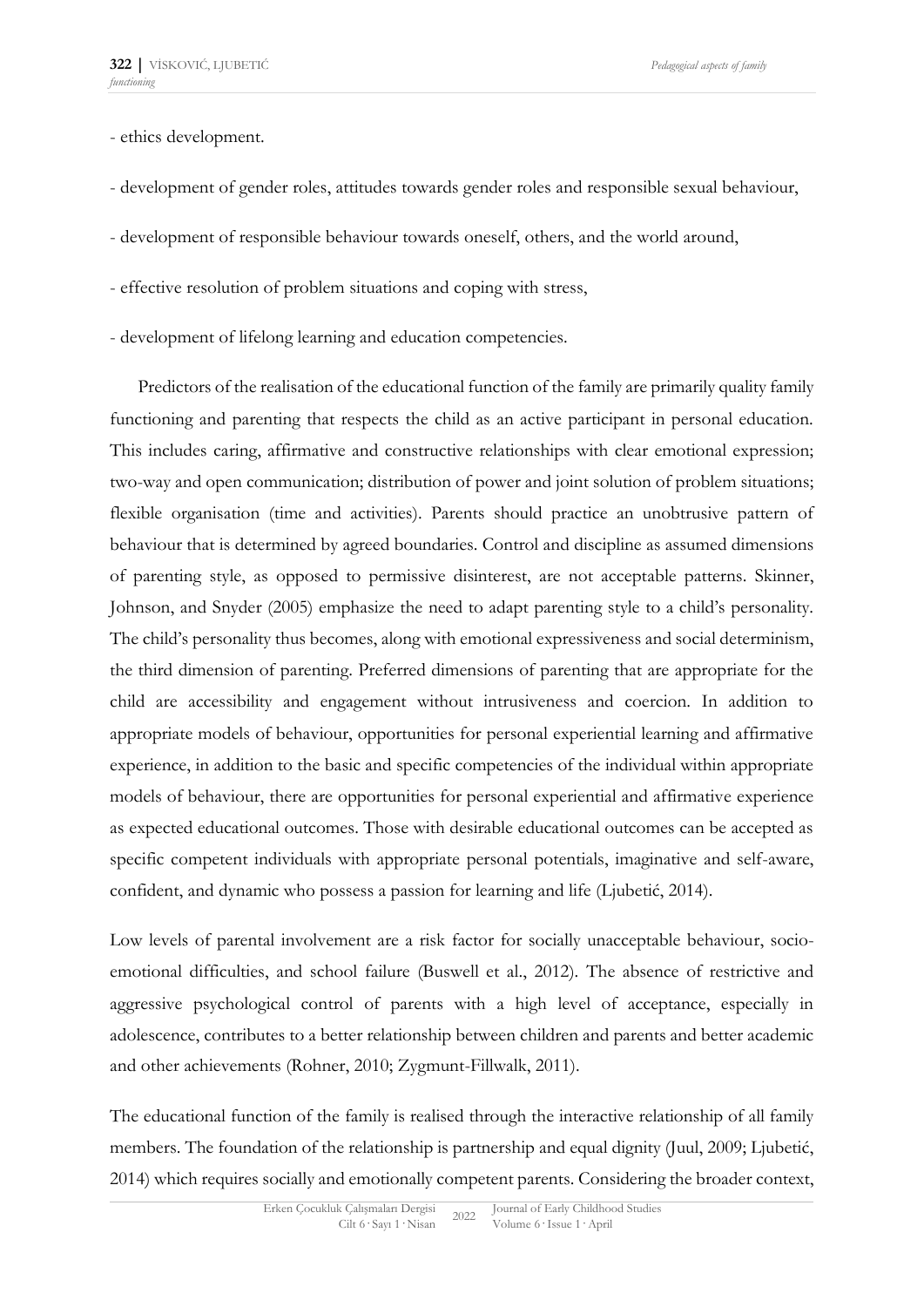it is a call for further analyse the concept of parenting as a specific social and personal construction subject to learning and development.

Today, perhaps more than ever before, the views of the uniqueness and value of each child overcomes. Upbringing and education gradually focus on the fact that children should develop personal potentials and be what they are, knowing and accepting themselves (Juul, 2009). Selfperception, self-confidence, and self-esteem, along with the development of basic competencies are set as a fundamental task of education, where the child is perceived as an active participant in personal education (Maleš & Kušević, 2011). As an equal member of the family, the child has the right to express and act on their own (Jurčević Lozančić, 2016). In this context, Juul (2009) emphasizes that with equal participation and distribution of power, there is a high chance that both parents and children will be satisfied. The satisfaction of all family members is a predictor of quality family functioning, which again ensures optimal educational outcomes.

### **FAMILY FUNCTIONING**

Quality family functioning can be interpreted as a process of interactive relationships that allows each family member to optimally meet existential, physical, socio-emotional, and spiritual needs (Visković & Ljubetić 2019). It unites the quality of all family functions and the interrelationships of all members. It is reasonable to assume that family functioning is one of the basic predictors of an individual's quality of life which, directly and indirectly, also affects other aspects of an individual's quality of life: physical health; level of self-esteem and self-confidence; low levels of depression; education and self-realisation through work and social relations (Amato, 2014).

Research that seeks to explain the impact of family functioning on an individual's personal satisfaction and the development and growth of children differs in understanding the importance of certain aspects of the family. This refers to family structures and dynamics, roles, interconnections, and the ways in which they perform certain family functions. Therefore, it is necessary to look at family functioning through interactive processes of all dimensions of the family system (Benokraitis, 2010; Minuchin, 2008; Visković & Ljubetić, 2019). Widmer (2010) emphasizes that the quality of family functioning is actually a subjective experience of the individual, and that general models can offer only fundamental dimensions. Exploring family functioning, Benocraitis (2010) emphasizes that those changes in family structures are the result of individual choice and social constraints. At the individual level, individuals have relatively large personal freedoms, but at the macro level, opportunities are increasingly diminishing. Family life is increasingly shaped by economic and technological change, and government policies. Through political and legal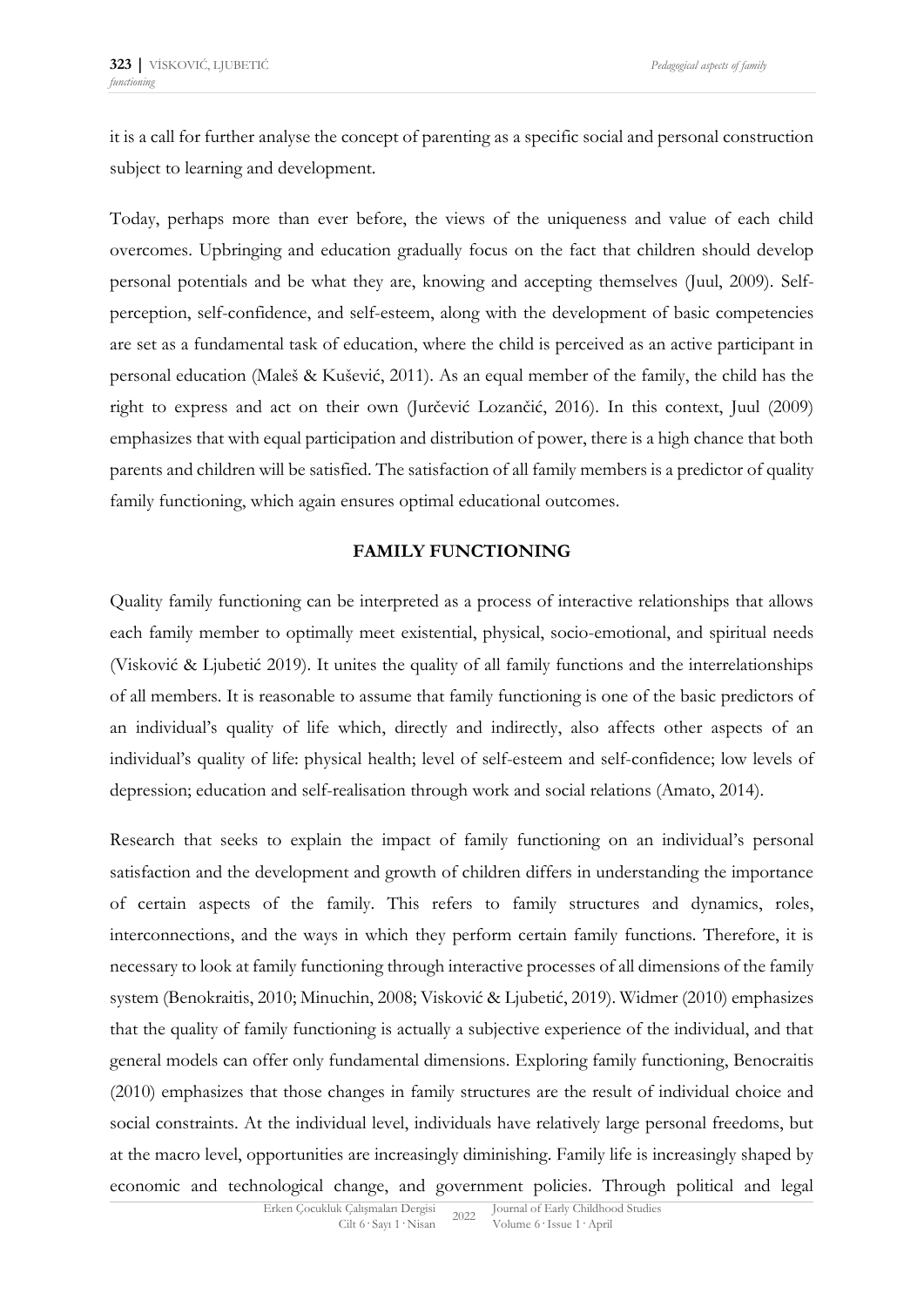institutions, tax laws, and the welfare system, the state increasingly influences family life. Unfortunately, this is also evident in the current situation of the global pandemic. The transition to a virtual way of working, educating, and communicating, redefines family relationships (Crook, 2020). In addition to increasing parental stress, some research like Abramson (2020) found an increase in domestic abuse and an increase in authoritarian parenting that neglects children's needs and their right to participate in personal upbringing and education (Fontanesi et al., 2020). The findings of these studies indicate the need for necessary systematic social support for parenting and the organisation of family life.

### **CONCLUSION**

The family can be interpreted as a subtle network of interpersonal, primarily emotional relationships of individuals who take on the roles of parents and / or children. Research on childhood and the outcomes of childhood stakeholders (especially children) link an individual's personality to an early experience of family relationships. Depending on the quality of family relationships, the way in which the family performs certain functions and responds to the needs of its members, as well as the quality of the entire family functioning, it gives the family a unique characteristic. The family can therefore be a protective but also a risk factor for child development. The functioning of modern families therefore needs to be viewed holistically, as follows: looking at the individual's personality and parenting as a social construction; lifestyle and education; physical and mental health; life values and beliefs of family members; socio-economic status of the family; culture and religion; family tradition and public (educational and demographic) policy as a frame of reference. The quality of family functioning is indisputably related to the quality of individual family functions and can alleviate the objective economic, social, and internal difficulties of the family.

The pedagogical function is a (relatively) permanent family function, although within that function society participates more and more intensively (formal educational system, state educational policies and media). Family upbringing is not a one-way act but an interactive process of all family members - parents and children, children with each other and extended family members. Current social developments (pandemic, global migration, poverty, and inequality), especially in the context of the family, have a transformative effect. Only the realisation of the right to quality upbringing and education are long-term recognisable as positive outcomes for children, which indicates the need to systematise the partnership between families and educational institutions with clear social support. This paper is a contribution to the systematic, theoretical thinking of family functions and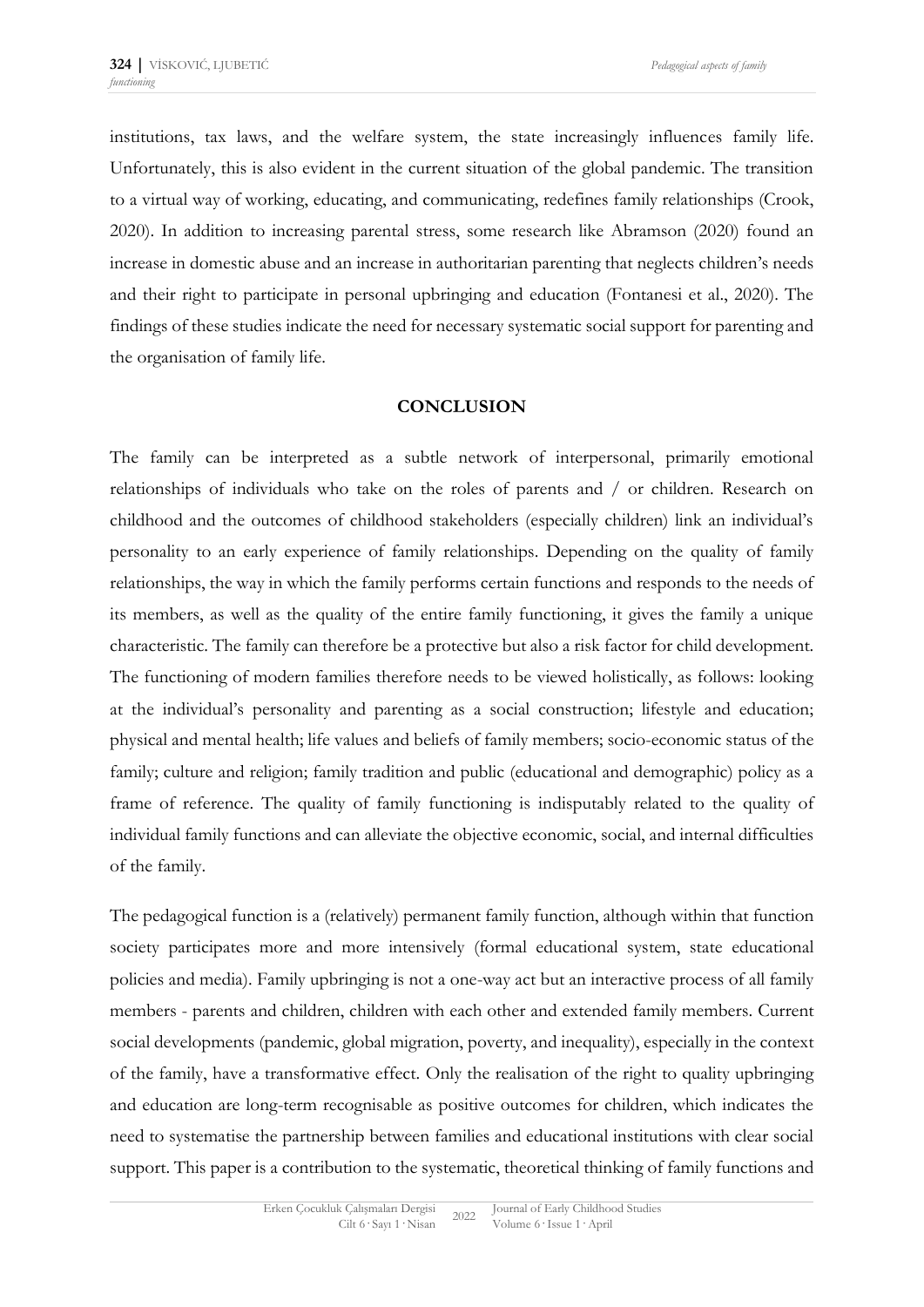functionalities with the aim of encouraging and empowering families to face the current and the challenges ahead.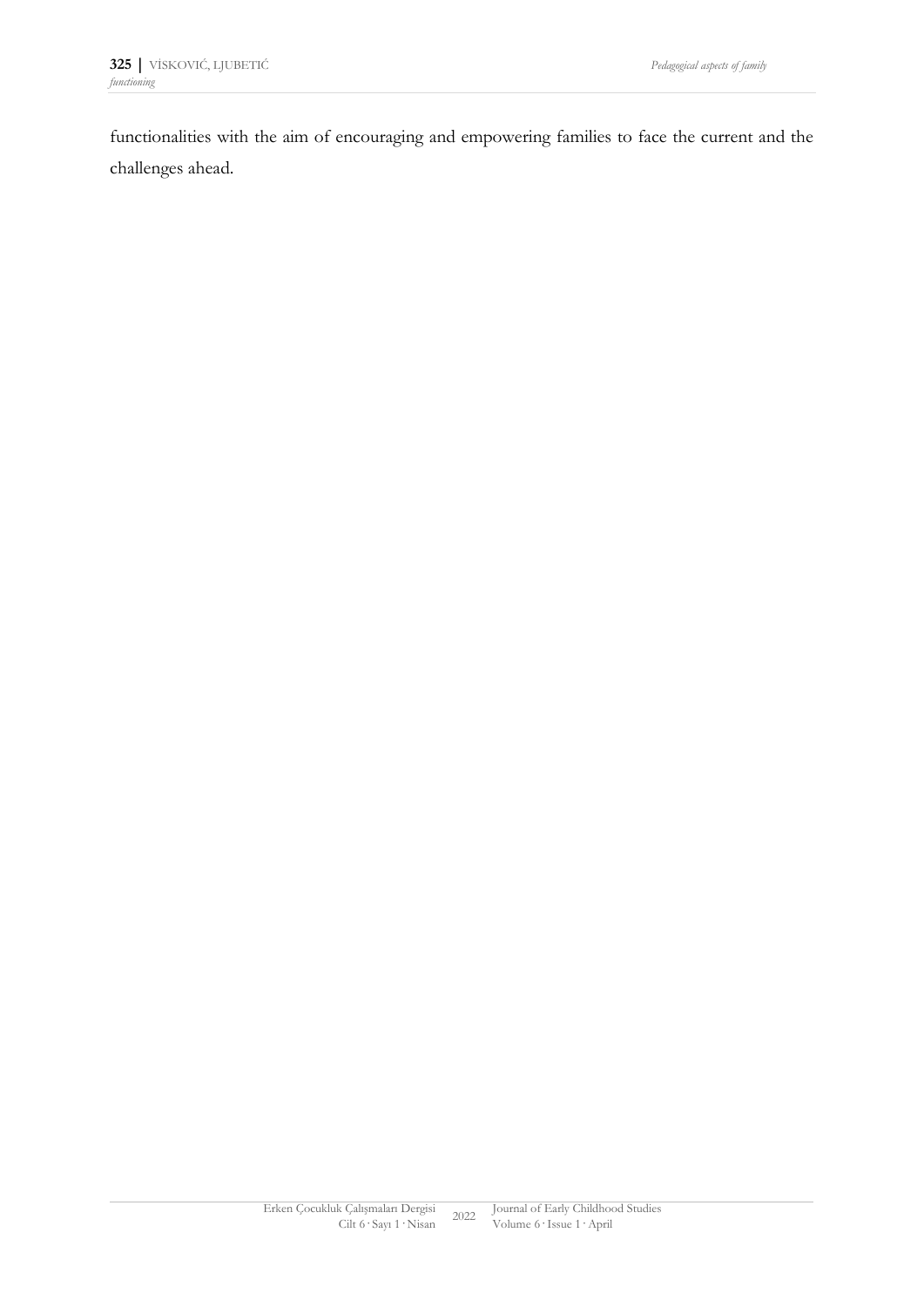#### **REFERENCES**

- Agate, J. R., Zabriskie, R. B., Agate, S. T., & Poff, R. (2009). Family leisure satisfaction and satisfaction with family life. *Journal of Leisure Research*, *41*(2), 205-223.
- Amato, P. R. (2014). The Consequences of Divorce for Adults and Children: An Update. *Društvena istraživanja*, *23*(1), 5-24.
- Abramson, A. (2020). How COVID-19 may in crease domestic violence and chaild abuse. 19 Octobar 2020 retrived from https://www.apa.org/topics/covid-19/domestic-violencechild-abuse
- Bejaković, P. (2010). *Osobna prezaduženost*. Zagreb: Institut za financijska istraživanja.
- Belsky, J. (2008). Social-contextual determinants of parenting. U R.E., Tremblay; M., Boivin; R. DeV., Peters (ur.) *Encyclopedia on Early Childhood Development* [online], Montreal, Quebec: Centre of Excellence for Early Childhood Development and Strategic Knowledge Cluster on Early Child Development, 1-6. 12 July 2019 retrived from http://www.child encyclopedia.com/documents/BelskyANGxp-Parenting.pdf
- Belsky, J., Booth la Force, C., Bradley, R. H., Brownell, C. A., Burchinal, M., Campbell, S. B., & Weinraub, M. (2008). Mothers' and fathers' support for child autonomy and early school achievement, Developmental Psychology, 44(4), 895-907.
- Benokraitis, N.V. (2010). *Marriages and Families: Changes, Choices and Constraints*. Prentice Hall.
- Berc, G., & Blažeka Kokorić, S. (2013). Slobodno vrijeme obitelji kao čimbenik obiteljske kohezivnosti i zadovoljstva obiteljskim životom. *Kriminologija i socijalna integracija, 20* (2), 1- 89.
- Böddi, Z., & Serfőző, M. (2020). Brief introduction of preschools and preschool teacher training in Hungary. *Gyermeknevelés* 7(2-3):187-194. DOI: 10.31074/201923187194
- Brajša-Žganec, A., & Slunjski, E. (2007). Socioemocionalni razvoj u predškolskoj dobi: povezanost razumijevanja emocija i prosocijalnoga ponašanja. *Društvena istraživanja*, *16* (3(89), 477-496.

Braš Roth, M., Markočić Dekanić, A., Markuš, M., & Gregurović, M. (2010). *PISA 2009, Čitalačke kompetencije za život*. Zagreb: Nacionalni centar za vanjsko vrednovanje – PISA centar.

- Bronfenbrenner, U. (1994). Ecological model of human development. *International Encyclopedia of Education*, 3 (2), 1643-1647.
- Buswell, L., Zabriskie, R.B., Lundberg, N., & Hawkins, A. J. (2012). The Relationship Between Father Involvement in Family Leisure and Family Functioning: The Importance of Daily Family Leisure. *Leisure Sciences, 34*(2), 172–190.
- Bzostek, S. H., & Berger, L. M. (2017). Family Structure Experiences and Child Socioemotional Development During the First Nine Years of Life: Examining Heterogeneity by Family Structure at Birth. *Demography*, *54*(2), 513–540. https://doi.org/10.1007/s13524-017- 0563-5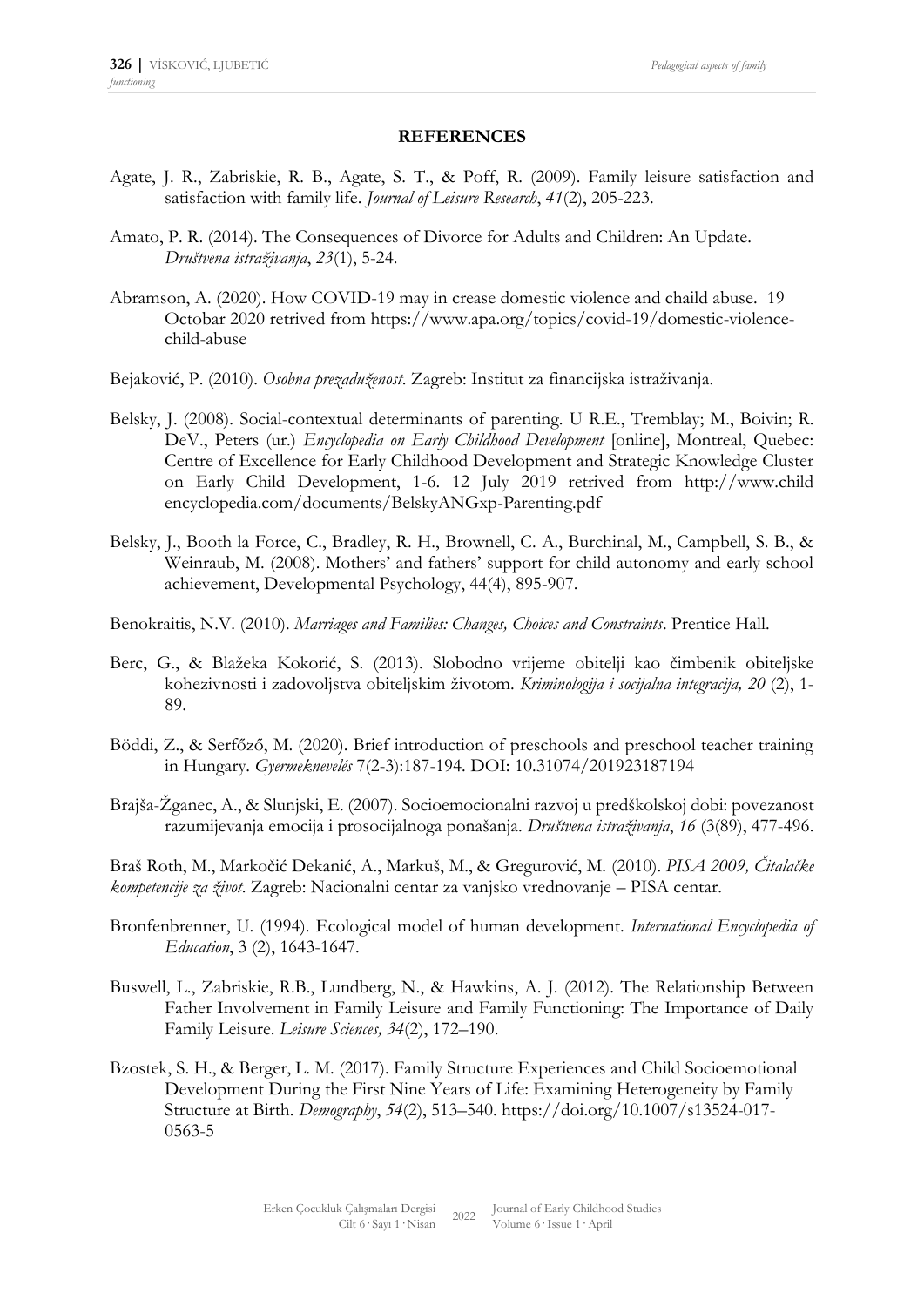- Cameron, C., & Moss, P. (2020). Introduction: The state we´rein. In C. Cameron & P. Moss (eds.), Transforming early childhood in England: Towards a democratic education (pp.1-8). London: UCL Press.
- Cluver, L. Lachman, J.M., Shrr, L., Wessels, I., Krug, E., Rakotomalala, S., Blight, S., Hillis, S., Bachman, G., Green, O., Butchart, A., Tomlinson, M., Ward, C.L., Doubt, J., & McDonald, K. (2020). Parenting in a time of COVID-19. *The Lancet, 395*(10231). https://doi.org/10.1016/S0140-6736(20)30736-4
- Crook, S. (2020). Parenting during the Covid-19 pandemic of 2020: Academia, labour and care work. *Women's History Review*. https://doi.org/10.1080/09612025.2020.1807690
- Cohen, L., Lauren, & Morrison, K. (2007). *Metode istraživanja u obrazovanju.* Jastrebarsko: Naklada Slap.
- Colney, A. (2010). Childcare: Welfare or investment. *International Journal of Social Welfare, 19*(2), 173-181.
- Covey, S.R. (2008). *Sedam navika uspješnih obitelji: kako izgraditi izvrsnu obiteljsku kulturu u uzburkanom svijetu*? Zagreb: Mozaik knjiga.
- Črpić, G., Zrinščak, S. (2010). Dinamičnost u stabilnosti: religioznost u Hrvatskoj 1999. i 2008. godine. *Društvena istraživanja*, *19*(1-2 (105-106)), 3-27.
- D'Addato, A. (2010). Promoting prevention and early intervention, Eurochild's contribution. *The Federal Foundation Mother and Child for pregnant women in emergency situations*, Germany. 22 May 2020 retrived from http://www.eurochild.org/fileadmin/Communications/08\_Articles%20about%20and%2 0by%20Eurochild/2010/Todays\_Children\_are\_Tomorrows\_Parents\_Dec2010.pdf
- Dalton, L., Rapa, E., & Stein, A., (2020). Protecting the psyhological health of children trught effective communication about COVID-19. *The Lancet – Child and Adolescent Health, 4*(5), 346-347.
- Dabo J., Malatestinić Đ., Janković S., Bolf Malović M., & Kosanović V. (2008). Zaštita reproduktivnog zdravlja mladih - modeli prevencije. *Medicina, 44,* 72-79.
- Devaney, R. L. (2003). *An Introduction to Chaotic Dynamical Systems.* Westview Press.
- Družić Ljubotina, O. (2012). Subjektivna kvaliteta života ljudi koji žive u siromaštvu i zaposlenih osoba različitog materijalnog statusa. *Ljetopis socijalnog rada*, *19*(1), 5-28.
- Državni statistički zavod (Croatian Bureau of Stistics /CBS, 2011). *Statistički ljetopis*. 22 May 2018 retrived from http://www.dzs.hr/Hrv\_Eng/ljetopis/2013/sljh2013.pdf
- *Enciklopedijski rječnik pedagogije* (1963). D. Franković, Z., Pregrad P., Šimleša (ur.). Zagreb: Matica Hrvatska.
- EU Family composition and household structure (2020). 22 Decembar 2020 retrived from https://ec.europa.eu/eurostat/statisticsexplained/index.php?title=Being\_young\_in\_Euro pe\_tod y\_family\_and\_society#Family\_composition\_and\_household\_structure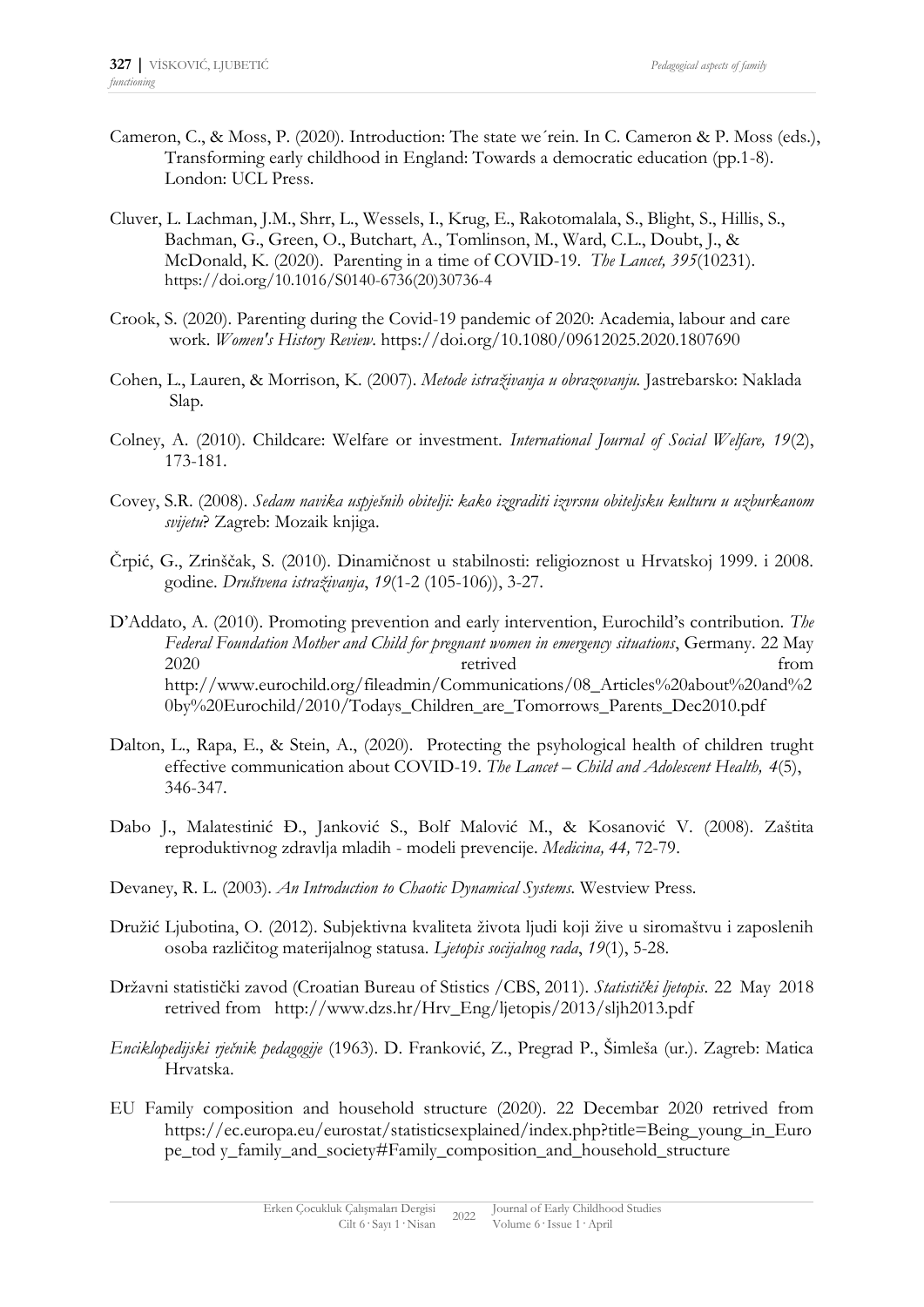- Feinberg, M. E., Mogle, J. A., Lee, J. K., Tornello, S. L., Hostetler, M. L., Cifelli, J. A., Bai, S., & Hotez, E. (2021). Impact of the COVID-19 Pandemic on Parent, Child, and Family Functioning. *Family process*, 10.1111/famp.12649. Advance online publication. https://doi.org/10.1111/famp.12649
- Figes, K. (2013). *Life after birth,* Hachette UK: Virago Books.
- Fiese, B. H., Foley, K. P., & Spagnola, M. (2006). Routine and ritual elements in family mealtimes: Context for child wellbeing and family identity. In R.W., Larson, A.R., Wiley, & K.R, Branscomb (eds.). *Family mealtime as a context of development and socialization* (pp. 67-89). Ann Arbor, MI: Wiley Periodicals.
- Fontanesi, L., Marchetti, D., Mazza, C., DiGiandomenico, S., Roma, P., & Verrocchio, M.C. (2020). The effect oft he COVID-19 lockdown on parents: A call to adoptur gentmeasures. *Psychological Trauma: Theory, Research, Pradtice, and Policy, 2*(S1), 79-81.
- Giddens, A. (2007). *Sociologija.* Zagreb: Nakladni zavod Globus.
- Halmi, A. (2012). *Suvremeni pristupi u metodologiji društvenih znanosti (Teorija kaosa i kompleksnosti).* Zadar: Lauereat.
- Haralambos, M., & Holborn, M. (2002). *Sociologija: Teme i perspektive. Zagreb: Golden marketing.*
- He, M., Cabrera, N., Renteria, J., Chen, Y., Alonso, A., McDorman, A. S., Kerlow, M.A., & Reich, S.M. (2021). Family Functioning in the Time of COVID-19 Among Economically Vulnerable Families: Risks and Protective Factors. *Front. Psychol.*, 06 October 202. https://doi.org/10.3389/fpsyg.2021.730447
- Hercz, M., Pozsonyi, F., & Takács, N. (2019). *Parental Thinking, Beliefs and Values: Establishing Entrepreneurial Skills in the Family.* Dıscourse and communıcatıon for sustaınable educatıon 10: 2 pp. 129- 141. DOI: https://doi.org/10.2478/dcse-2019-0023
- Jakobs, G., & Crowley, K. (2007). *Play, projects and prescchool standards: Nurturing childrens sence of wonder and joy in learning.* Thousand Oaks, California: Corwin Press.
- Jakovljević, M., & Begić, D. (2013). Social psychiatry today: challenges and possibilities. *Socijalna psihijatrija*, *41*(1), 16-20.
- Johnson, M. G. (2010). Internet Use and Child DEvelopment: The Tehno-Microsystem. *Australian Journal of Educational &˛Developmental Psychology, 10*(1), 32-43.
- Jurčević Lozančić, A. (2016). Socijalne kompetencije u ranome djetinjstvu. *Zagreb: Učiteljski fakultet Sveučilišta u Zagrebu*.
- Jurišić, J., Županić, M. (2014). Znanje adolescenata o spolno prenosivim bolestima. *Hrvatski časopis za javno zdravstvo*, *10*(37), 45-61.
- Juul, J. (2009). *Život u obitelji: najvažnije vrijednosti u zajedničkom životu i odgoju djece.* Zagreb: Planetopija.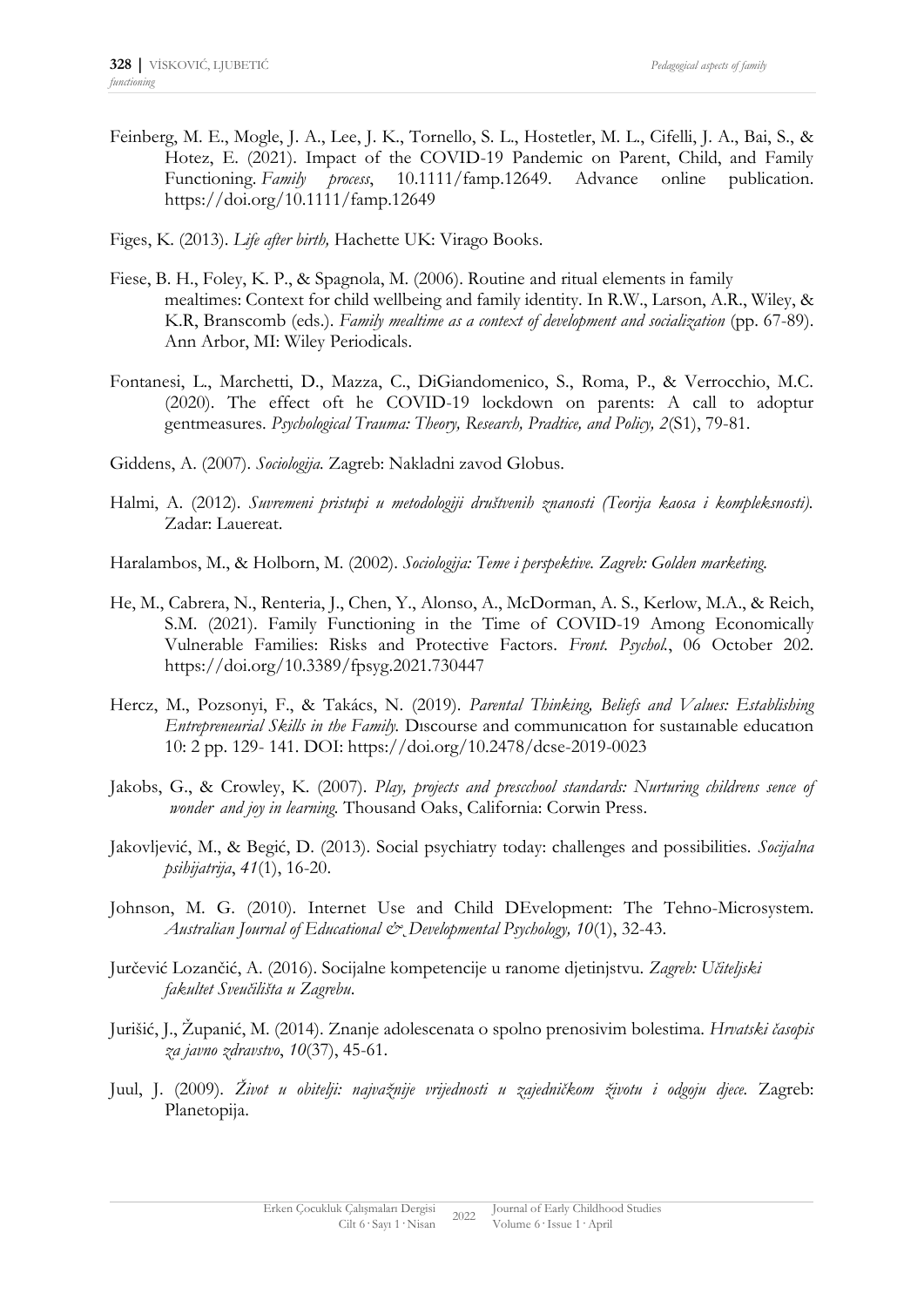- Kapetanović, S., Skoog, T., Bohlin, M., & Gerdner, A. (2018). Aspects of the Parent–Adolescent Relationship and Associations with Adolescent Risk Behaviors Over Time. *Journal of Family Psychology*. Advance online publication. http://dx.doi.org/10.1037/fam0000436
- Klarin, M., Proroković, A., & Šimić Šašić, S. (2010). Obiteljski i vršnjački doprinos donošenju odluka iz raznih sfera života u adolescenata – Kroskulturalna perspektiva. *Društvenaistraživanja, 19*(3), 547-559.
- Keresteš, G. (2020) Kako su roditelji? Rezultati istraživanja roditeljstva za vrijeme pandemije COVID-19 u Hrvatskoj. In N. Jokić Begić, I. Hromatko, T. Jurin, Ž. Kamenov, G. Keresteš, G. Kuterovac Jagodić, A. Lauri Korajlija, D. Maslić Seršić, J. Mehulić, U. Mikac, M. Tadinac, J. Tomas, & C. Sangster Jokić (eds.), *Kako smo? Život u Hrvatskoj u doba korone*. *Preliminarni rezultati istraživačkog projekta* (pp.20-24). Zagreb: Odsjek za psihologiju Filozofskog fakulteta Sveučilišta u Zagrebu.
- Lanzieri, G. (2013). *Towards a "baby recession "in Europe?* 12 April 2019 retrived from *epp.eurostat.ec.europa.eu/.../KS-SF-13-013-EN.PDF*
- Lareau, A. (2011). *Unequal childhoods: Class, race, and family life.* Oakland: University of California Press.
- Leutar, Z., & Leutar, I. (2010). Religioznost i duhovnost u socijalnom radu. *Crkva u svijetu: Crkva u svijetu*, *45*(1), 78-103.

Loka, S. (2012). Promoting emotional competence - a challenge to the curriculum. *Pedagogijska* 

*istraživanja*, *9* (1/2), 172-172.

Ljubetić, M. (2014). *Od suradnje do partnerstva obitelji, odgojno-obrazovne ustanove i zajednice*. Zagreb:

Element.

- Maglica, T. (2021). Communication and parental knowledge about their children's experience with behavioral problems- parent-adolescent discrepancies. *Kriminologija & socijalna integracija*, 29 (1), 41-65. https://doi.org/10.31299/ksi.29.1.3
- Manzo, L.K., & Minello, A. (2020) Mothers, child care dties, and remote working under COVID-19 lockdown in Italy: Ciltivating communities of care. *Dialoguesin Human Geography*, *10*(2), 120-123.https://doi.org/10.1177/2043820620934268
- Maleš, D., Kušević, B. (2011). Nova paradigma obiteljskog odgoja. In D., Maleš (ed.), *Nove paradigme ranog odgoja* (pp. 41- 66) Zagreb: Filozofski fakultet Sveučilišta u Zagrebu-Zavod za pedagogiju.
- Martinac Dorčić, T. (2012). Povezanost rizičnih i zaštitnih faktora s prilagodbom roditelja djece koja boluju od cerebralne paralize. *Psihologijske teme*, *21*(1), 139-166.
- Matulić, T. (2008). Mladi i seksualnost. *Teološko-moralni pristup,* 67-91.

Minuchin, S. (2008). *Family Healing: Strategies for Hope and Understanding*, Free Press.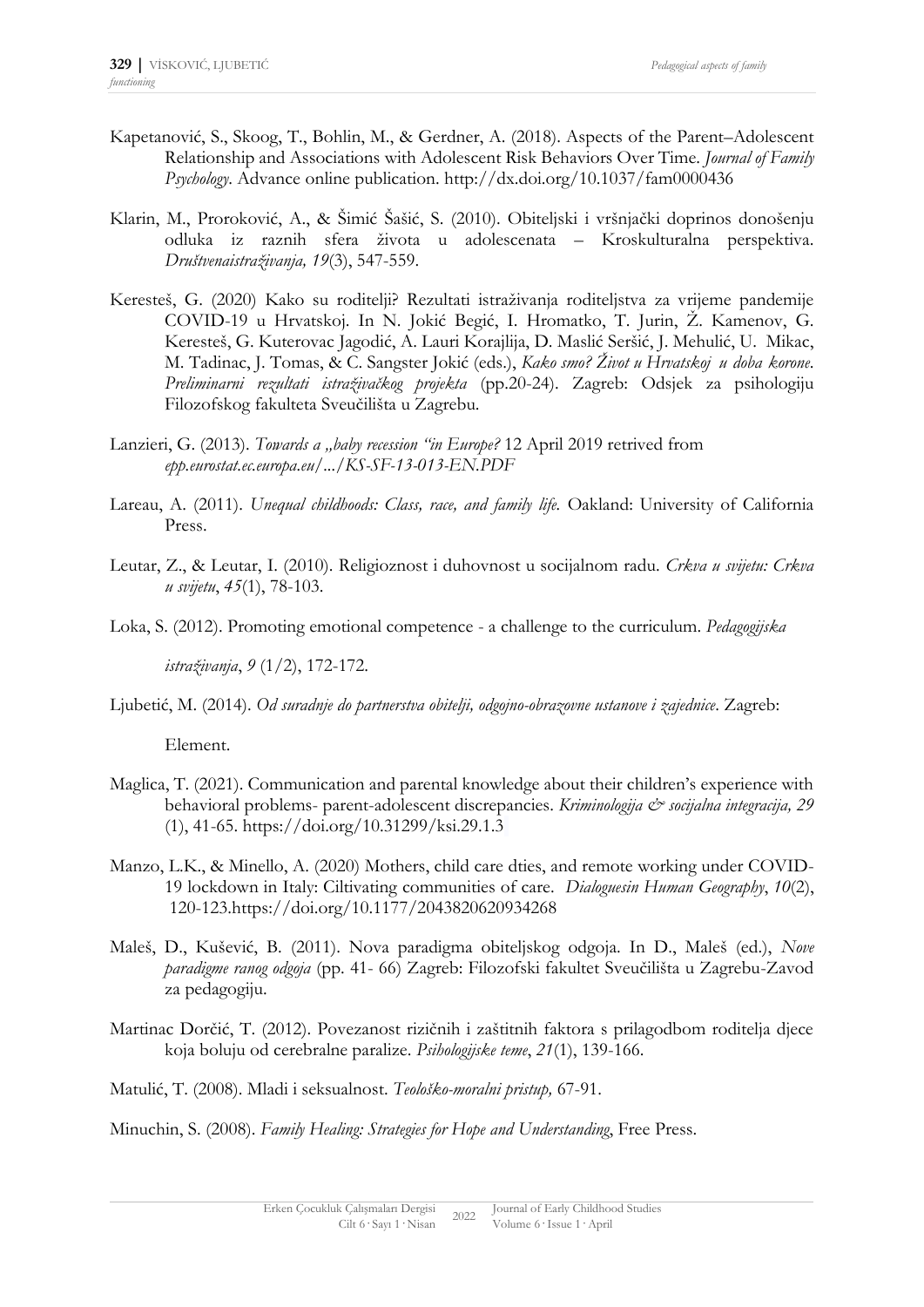- Miljenović, A. (2010). Psihosocijalni pristup i alkoholizam: iskustva rada u klubovima liječenih alkoholičara. *Ljetopis socijalnog rada, 7*(2), 281-294.
- Mudrock, G., P. (1968). The Current Status oft he Word s Hunting and Gathering Peoples. In Lee (ed.), *De Vore*, 13-20.
- Nikodem, K. (2010). Religion und Familie, Der Einfluss der christlichen Identität auf die Wahrnehmung der Beziehung Eltern–Kinder. *Socijalna ekologija: časopis za ekološku misao i sociologijska istraživanja okoline*, *19*(2), 173-194.
- OECD, *Financial Report* (2017). 17 July 2020 retrived from http://www.oecd.org/newsroom/34711139.pdf
- Ogburn, W.F., & Groves, E.R. (1998.) *American marriage and family relationships*. London: Routledge/Thoemmes Press.
- Olson, D.H. (2011). FACES IV and the circumplex model: Validation study. *Journal of marital and family therapy*, *37*(1), 64-80.
- *Opća enciklopedija jugoslavenskog leksikografskog zavoda* (1981). J., Šentija (ed.). Zagreb: Jugoslavenski leksikografski zavod.
- Pearson, Q. (2008). Role overload, job satisfaction, leisure satisfaction, and psychological health among employed women. *Journal of Counseling & Development*, 86(1), 57-63
- Rijavec, M., Miljković, D., Brdar, I. (2008). *Pozitivna psihologija*. Zagreb: IEP-D2.
- Riley, D. (2007). *Social and emotional development: connecting science and practice in early childhood settings.* St. Paul: MN Redleaf Press.
- Rohner, R. P. (2010). Perceived Teacher Acceptance, Parental Acceptance, and the Adjustment, achievement and behavior of school-going youths internationally. *Cross-Cultural Research, 44*(3), 211-221.
- Sangster Jokić, C. (2020). Kako se snalazite tijekom dana? Rezultati istraživanja o promjenama u svakodnevnim aktivnostima za vrijeme pandemije COVID-19 u Hrvatskoj. In N. Jokić Begić, I. Hromatko, T. Jurin, Ž. Kamenov, G. Keresteš, G. Kuterovac Jagodić, A. Lauri Korajlija, D. Maslić Seršić, J. Mehulić, U. Mikac, M. Tadinac, J. Tomas, & C. Sangster Jokić (eds.), *Kako smo? Život u Hrvatskoj u doba korone*. *Preliminarni rezultati istraživačkog projekta* (pp.12-15). Zagreb: Odsjek za psihologiju Filozofskog fakulteta Sveučilišta u Zagrebu.
- Morris, A. S., Silk, J. S., Steinberg, L., Myers, S. S., & Robinson, L. R. (2007). The Role of the Family Context in the Development of Emotion Regulation. *Social development (Oxford, England)*, *16*(2), 361–388. https://doi.org/10.1111/j.1467-9507.2007.00389.x
- Skinner, E., Johnson, S., Snyder, T. (2005). Six Dimensions of Parenting: Amotivational Model. *Parenting: science and practice*, *5*(2), 175–235.
- Sekulić, D., Šporer, Ž. (2006). Religioznost kao prediktor vrijednosnih orijentacija. *Revija za sociologiju*, *37*(1-2), 1-19.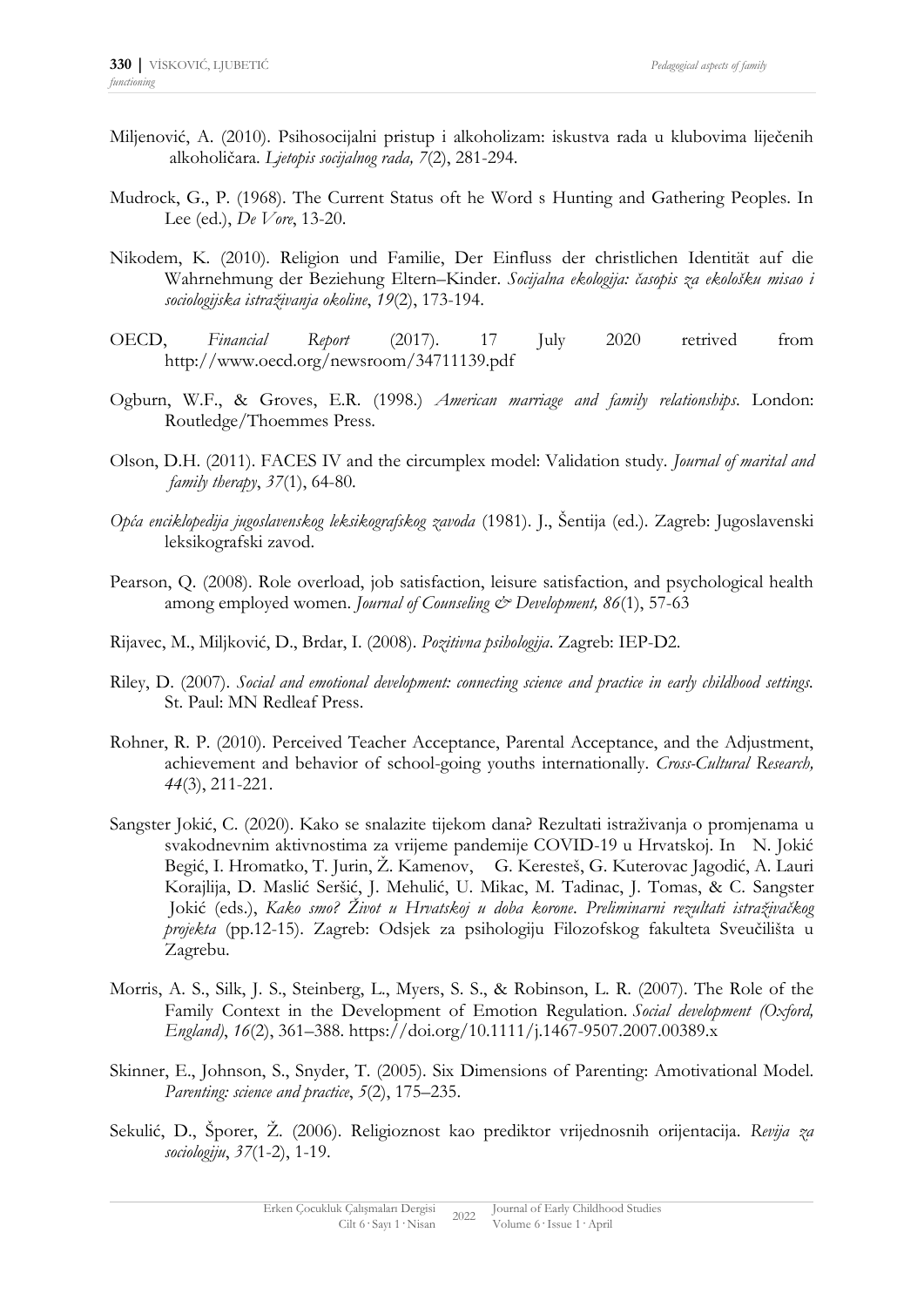- Smyth, C., & Craig, L. (2017). Conforming to intensive parenting ideals: willingness, reluctance and social cotext. *Families, Relationships and Societies, 6*(1), 107–124.
- Slunjski, E. (2016). Change in the kindergarten educational practice and curriculum as a process of continuous evolution: Croatian experiences. *Journal of Education and Human Development, 5* (1), 134-141.
- Škreblin Kirbiš, I., Tomić, I., Vehovec, M. (2011). Mirovinska pismenost i štednja za treću životnu dob. *Revija za socijalnu politiku*, *18*(2), 127-148.
- Šućur, Z. (2011). Siromaštvo i dohodovne nejednakosti u Hrvatskoj: 2001.-2009. *Revija za socijalnu politiku*, *18*(2), 245-256.
- Turina, A. (2009). Primjena metodologije sistemske dinamike u analizi stanovništva. *Migracijske i etničke teme*, *25*(3), 189–211 .
- Visković, I. (2018). Odgojno-obrazovni aspekti ekonomske funkcije obitelji. *Napredak: časopis za pedagogijsku teoriju i praksu*, *159*(3), 269-290.
- Visković, I., & Ljubetić, M. (2019). The expert opinion on quality of family functioning in Croatia, *International Journal of Cognitive Research in Science, Engineering and Education (IJCRSEE), 7(3)*, 1-11
- Visković, I*.*, & Škutor, M. (2019). Spol kao prediktor vrijednosti mladih u Hercegovini. *Nova prisutnost*, 17(3), 565-577.
- Vujčić, L. (20209. Children's participation int he creation of living space in the institutional of early and preschool educaton. In L. Gómez Chova, A., López Martínez, & I., Candel Torres (eds.), *Edulearn 20 proceedings – 12th internatuonal conference on education and new learning tehnologies* (pp. 0869-0878). Valencia, Spain: Iated Academy.
- Vuletić, S. (2010). Moralno-istraživačka evaluacija vrijednosne dimenzije spolnosti is njom povezanih pitanja bračnog i obiteljskog života. *Crkva u svijetu*, *45*(2), 218-242
- Walsh, F. (2011). *Normal family processes: Growing diversity and complexity*. New York: The Guilford Press.
- Wesel, U. (2004). *Mit o matrijarhatu*, Zagreb: Scarabeus.
- Widmer, D. (2010). *Family Configurations: a Structural Approach to Family Diversity.* England: Ashgate Publishing Limited
- Wu, Q., & Xu, Y. (2020). Parenting sress and risk of child maltreatment during COVID-19 pandemic: A family stress theory – informed perspective. Developmental Child Welfare, 2(3), 180-196.
- Yang, L., Wu, M., Wang, Y., Peng, B. The Influence of Family Function on State Anxiety of Chinese College Students During the Epidemic of COVID-19. *Front. Psychol.*, 16 September 2021. <https://doi.org/10.3389/fpsyg.2021.701945>
- Zakon o socijalnoj skrbi, *Narodne novine*, 157/13. 28 July 2020 retrived from https://www.zakon.hr/z/222/Zakon-o- socijalnoj-skrbi